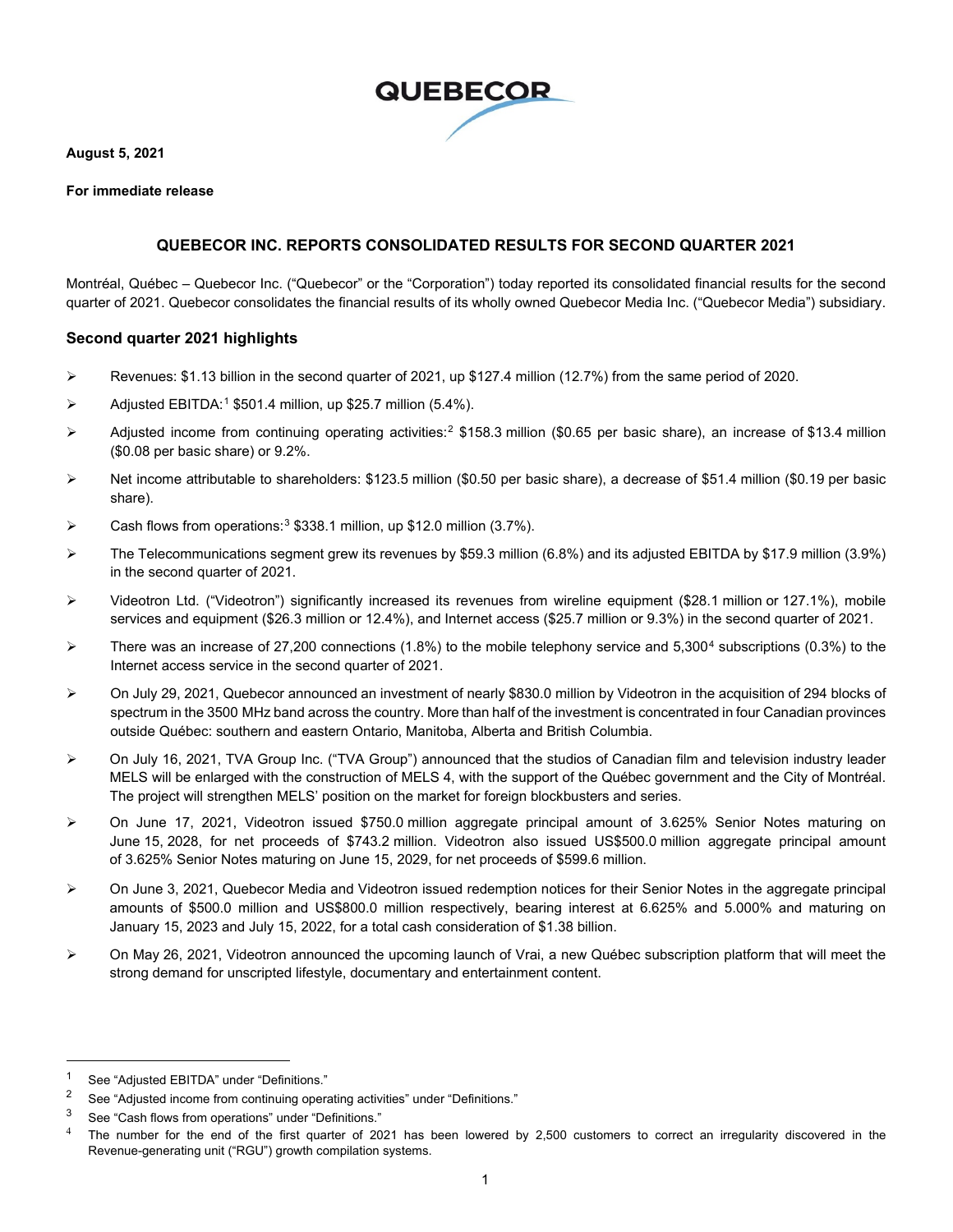On May 12, 2021, Videotron announced the roll-out of its 5G network in Québec City, following the successful launch in Montréal in December 2020. With its increased speed, expanded connectivity and minimal latency, 5G will open up a world of possibilities for Québec City customers.

"As the Québec economy recovered, our sustained efforts and disciplined execution on our business strategies yielded a solid performance in the second quarter of 2021, as evidenced by increases of 12.7% in revenues, 5.4% in adjusted EBITDA and 9.2% in the Corporation's adjusted income from continuing operating activities," said Pierre Karl Péladeau, President and Chief Executive Officer of Quebecor. "These excellent results translated into a 3.7% increase in cash flows from operations.

"Videotron's success stems from its innovative solutions, unique customer experience and, above all, robust wireline and mobile networks, and we are very proud that more and more consumers are enjoying the benefits," Mr. Péladeau commented. "Over the past 12 months, we have added 125,500 (8.9%) connections to our mobile telephony service and 60,900 (3.5%) new users to our Internet service. In addition, Videotron has been selected under Canada-Québec Operation High-Speed to connect thousands of homes in various regions of Québec to high-speed Internet, in partnership with the Government of Canada and the Québec government. By September 30, 2022, approximately 37,000 more Québec households will be able to access Videotron's reliable, powerful network and unrivalled range of connectivity and entertainment products and services. To serve our customers throughout our service area, we also continued the roll-out of our 5G mobile network. Québec City residents can now take advantage of this cutting-edge technology, the full potential of which we have only begun to measure.

"Reaching consumers wherever they may be with exclusive, high-quality content remains central to Videotron's business model. We are very excited about the upcoming launch of Vrai, Québec's first subscription streaming service devoted entirely to unscripted lifestyle, documentary and entertainment content. Vrai will go live by the end of 2021 with thousands of hours of all-French, on-demand content, including more than 40 first-run exclusive original productions. With the advent of Vrai, Quebecor Content becomes the leading source of original productions in Québec.

"In keeping with our traditional role as a leader in innovation, our substantial investment in the acquisition of blocks of 3500 MHz spectrum paves the way for major projects in Québec and other Canadian provinces in the coming years, which will bring our cutting-edge technology and healthy competition to large numbers of Canadian consumers. In addition, this acquisition is crucial to the continued deployment of 5th generation mobile technology in Québec and across Canada, as it will facilitate the roll-out of top-quality 5G mobile broadband services.

"As a result of the resumption of operations in its various segments, TVA Group posted a \$55.6 million (53.5%) increase in revenues and a \$6.6 million (89.6%) increase in adjusted EBITDA, driven in part by significant growth in advertising revenues at TVA Network and the specialty channels," said Pierre Karl Péladeau, Acting President and Chief Executive Officer of TVA Group. "TVA Group's total market share was 42.6%. The TVA Sports specialty channel stood out with exceptional 5.0-point market share growth, mainly because of the Montréal Canadiens' strong performance in the National Hockey League playoffs. As well, the Film Production & Audiovisual Services segment is operating at full steam again. We were pleased to announce the construction of MELS 4, which will increase the size of MELS' studios by more than 160,000 square feet. This expansion will make MELS more attractive to foreign blockbusters and television series.

"In order to ensure the sustainability of our advertising revenues and the vitality and competitiveness of local news media in the face of global competition, it is more urgent than ever that the federal government legislate to enable Canadian press publishers to negotiate collectively with the Web giants to obtain fair compensation for the use of their content. Canadian Heritage concurs with this position, which we have been defending for years. It is time that the government table a bill to establish a framework that enables newspaper publishers to negotiate on a level playing field. We need to stand together if we are to secure the future of news coverage in Québec and Canada," Mr. Péladeau commented.

"Since the beginning of the 2021 financial year, Videotron has issued more than \$2.00 billion in aggregate principal amount of Senior Notes bearing interest at the very advantageous rates of 3.125% and 3.625%, confirming Videotron's status as an issuer of the first rank in both the Canadian and U.S. markets," said Hugues Simard, Chief Financial Officer of Quebecor. "Quebecor Media and Videotron used a portion of the proceeds from these issues to prepay Senior Notes bearing interest at 6.625% and 5.000%, for a total net disbursement of \$1.38 billion. These favourable financing transactions will generate annual savings of more than \$30.0 million in interest on the debt."

"With Québec well positioned to emerge from the pandemic, we remain confident in our growth prospects and the pursuit of our promising projects. We are in an excellent financial position and we continue managing our operations prudently, while focusing on the execution of our targeted strategies for the benefit of all our stakeholders," concluded Pierre Karl Péladeau.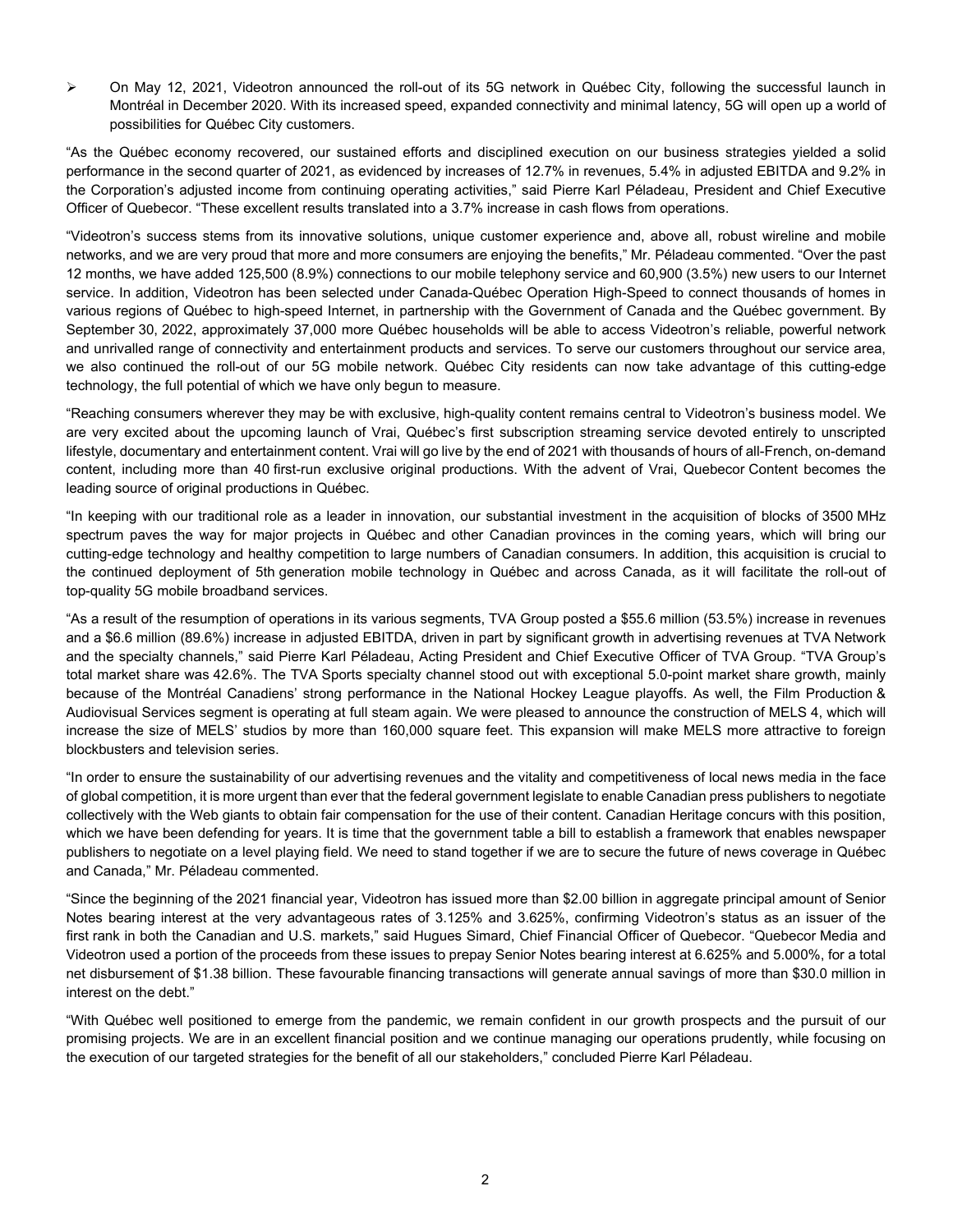# **COVID-19 pandemic**

The COVID-19 pandemic has had a significant impact on the economic environment in Canada and around the world. In order to limit the spread of the virus, the Québec government has imposed a number of restrictions and special preventive measures since the beginning of this health crisis, including the suspension of some business activities. In May 2021, the Québec government gradually announced the stages of its reopening plan, which extend over a period of several months. Since March 2020, this health crisis has curtailed the operations of many of Quebecor's business partners and led to a significant slowdown in some of the Corporation's segments. Among other impacts, the restrictions and preventive measures imposed by the Québec government caused a reduction in volume at Videotron retail outlets; a reduction in advertising revenues, a decrease in sports events broadcast by the TVA Sports specialty channel in 2020 and a reduction in film and audiovisual content activity in the Media segment; and the cancellation of most shows and events in the Sports and Entertainment segment. Despite the constraints created by this pandemic, Quebecor has provided essential telecommunications and news services during this health crisis, while safeguarding the health and safety of the public and its employees. Due to the decrease in their revenues, most of the business units in the Media segment and Sports and Entertainment segment have qualified for the Canadian Emergency Wage Subsidy and subsidies totalling \$3.7 million and \$9.3 million were recorded in the respective three-month and six-month periods ended June 30, 2021, as a reduction in employee costs (\$29.5 million in the three-month and six-month periods ended June 30, 2020).

# **Non-IFRS financial measures**

The Corporation uses measures not standardized under International Financial Reporting Standards ("IFRS"), such as adjusted EBITDA, adjusted income from continuing operating activities, cash flows from operations, free cash flows from continuing operating activities and consolidated net debt leverage ratio, and key performance indicators, such as RGU. Definitions of the non-IFRS measures and the key performance indicator used by the Corporation are provided in the "Definitions" and "Key Performance Indicator" sections.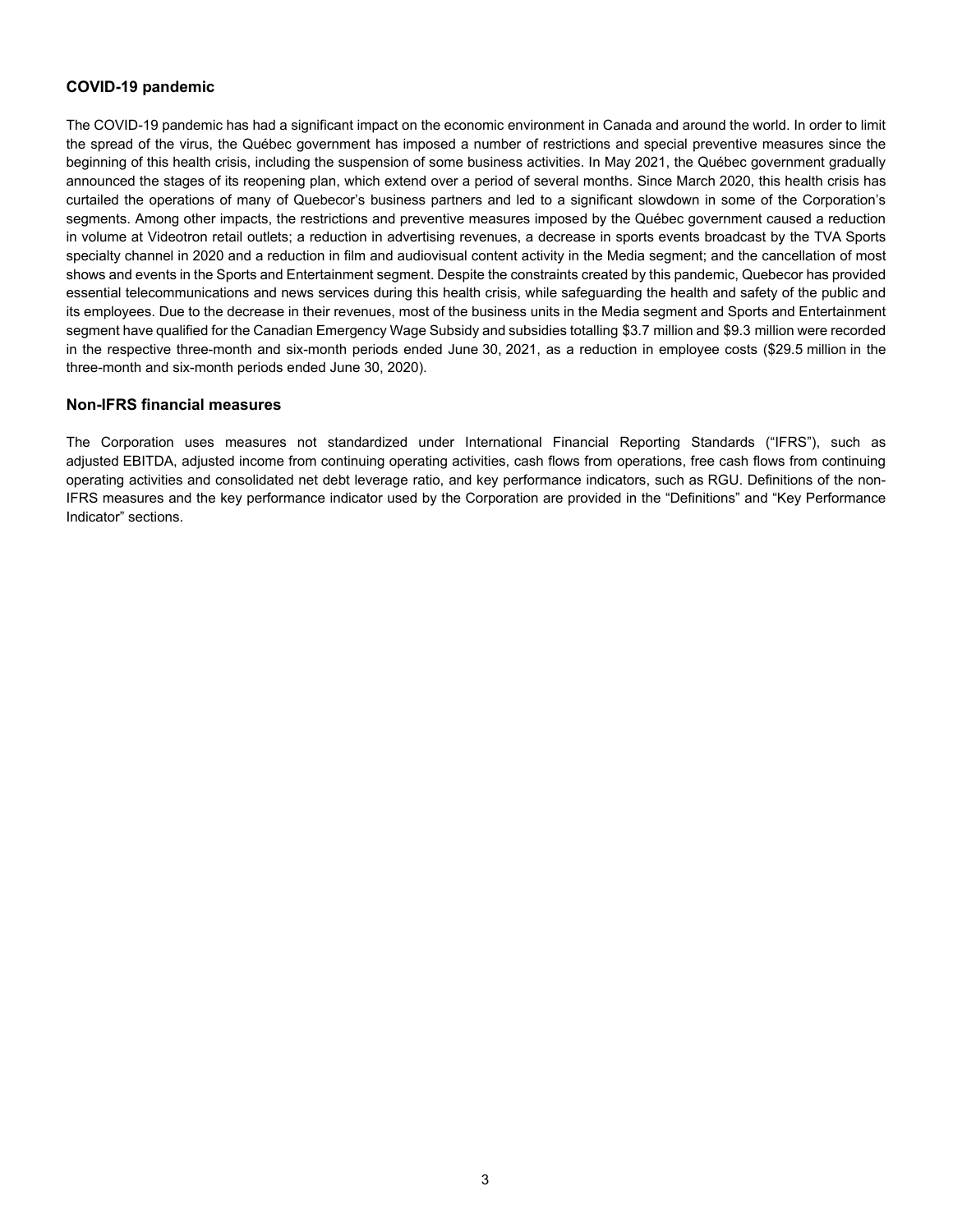# **Financial table**

# **Table 1**

# **Consolidated summary of income, cash flows and balance sheet**

(in millions of Canadian dollars, except number of shares and per basic share data)

|                                                      |    | Three months<br>ended June 30 |    |         | Six months<br>ended June 30 |           |    |           |
|------------------------------------------------------|----|-------------------------------|----|---------|-----------------------------|-----------|----|-----------|
|                                                      |    | 2021                          |    | 2020    |                             | 2021      |    | 2020      |
|                                                      |    |                               |    |         |                             |           |    |           |
| Income                                               |    |                               |    |         |                             |           |    |           |
| Revenues:                                            |    |                               |    |         |                             |           |    |           |
| Telecommunications                                   | \$ | 928.4                         | \$ | 869.1   |                             | \$1,842.4 |    | \$1,743.8 |
| Media                                                |    | 198.2                         |    | 132.7   |                             | 373.0     |    | 307.5     |
| Sports and Entertainment                             |    | 33.5                          |    | 25.9    |                             | 64.7      |    | 60.7      |
| Inter-segment                                        |    | (28.9)                        |    | (23.9)  |                             | (57.8)    |    | (52.7)    |
|                                                      |    | 1,131.2                       |    | 1,003.8 |                             | 2,222.3   |    | 2,059.3   |
| Adjusted EBITDA (negative adjusted EBITDA):          |    |                               |    |         |                             |           |    |           |
| Telecommunications                                   |    | 481.5                         |    | 463.6   |                             | 932.4     |    | 899.1     |
| Media                                                |    | 16.7                          |    | 7.6     |                             | 18.0      |    | 11.7      |
| Sports and Entertainment                             |    | 3.1                           |    | 2.8     |                             | 5.2       |    | (1.0)     |
| <b>Head Office</b>                                   |    | 0.1                           |    | 1.7     |                             | (1.5)     |    | 2.6       |
|                                                      |    | 501.4                         |    | 475.7   |                             | 954.1     |    | 912.4     |
| Depreciation and amortization                        |    | (196.6)                       |    | (195.7) |                             | (391.9)   |    | (393.8)   |
| <b>Financial expenses</b>                            |    | (87.0)                        |    | (81.6)  |                             | (170.1)   |    | (169.0)   |
| Gain on valuation and translation of financial       |    |                               |    |         |                             |           |    |           |
| instruments                                          |    | 7.0                           |    | 4.2     |                             | 1.2       |    | 27.5      |
| Restructuring of operations and other items          |    | 20.6                          |    | (10.3)  |                             | 16.1      |    | (14.2)    |
| Loss on debt refinancing                             |    | (80.9)                        |    |         |                             | (80.9)    |    |           |
| Income taxes                                         |    | (39.8)                        |    | (50.8)  |                             | (83.8)    |    | (91.3)    |
| Income from discontinued operations                  |    |                               |    | 32.5    |                             |           |    | 33.8      |
| <b>Net income</b>                                    | \$ | 124.7                         | \$ | 174.0   | \$                          | 244.7     | \$ | 305.4     |
|                                                      |    |                               |    |         |                             |           |    |           |
| Income from continuing operations attributable       |    |                               |    |         |                             |           |    |           |
| to shareholders                                      | \$ | 123.5                         | \$ | 142.4   | \$                          | 244.8     | \$ | 272.7     |
| Net income attributable to shareholders              |    | 123.5                         |    | 174.9   |                             | 244.8     |    | 306.5     |
| Adjusted income from continuing operating activities |    | 158.3                         |    | 144.9   |                             | 288.2     |    | 256.4     |
| Per basic share:                                     |    |                               |    |         |                             |           |    |           |
| Income from continuing operations attributable       |    |                               |    |         |                             |           |    |           |
| to shareholders                                      |    | 0.50                          |    | 0.56    |                             | 1.00      |    | 1.08      |
| Net income attributable to shareholders              |    | 0.50                          |    | 0.69    |                             | 1.00      |    | 1.21      |
| Adjusted income from continuing operating activities |    | 0.65                          |    | 0.57    |                             | 1.17      |    | 1.01      |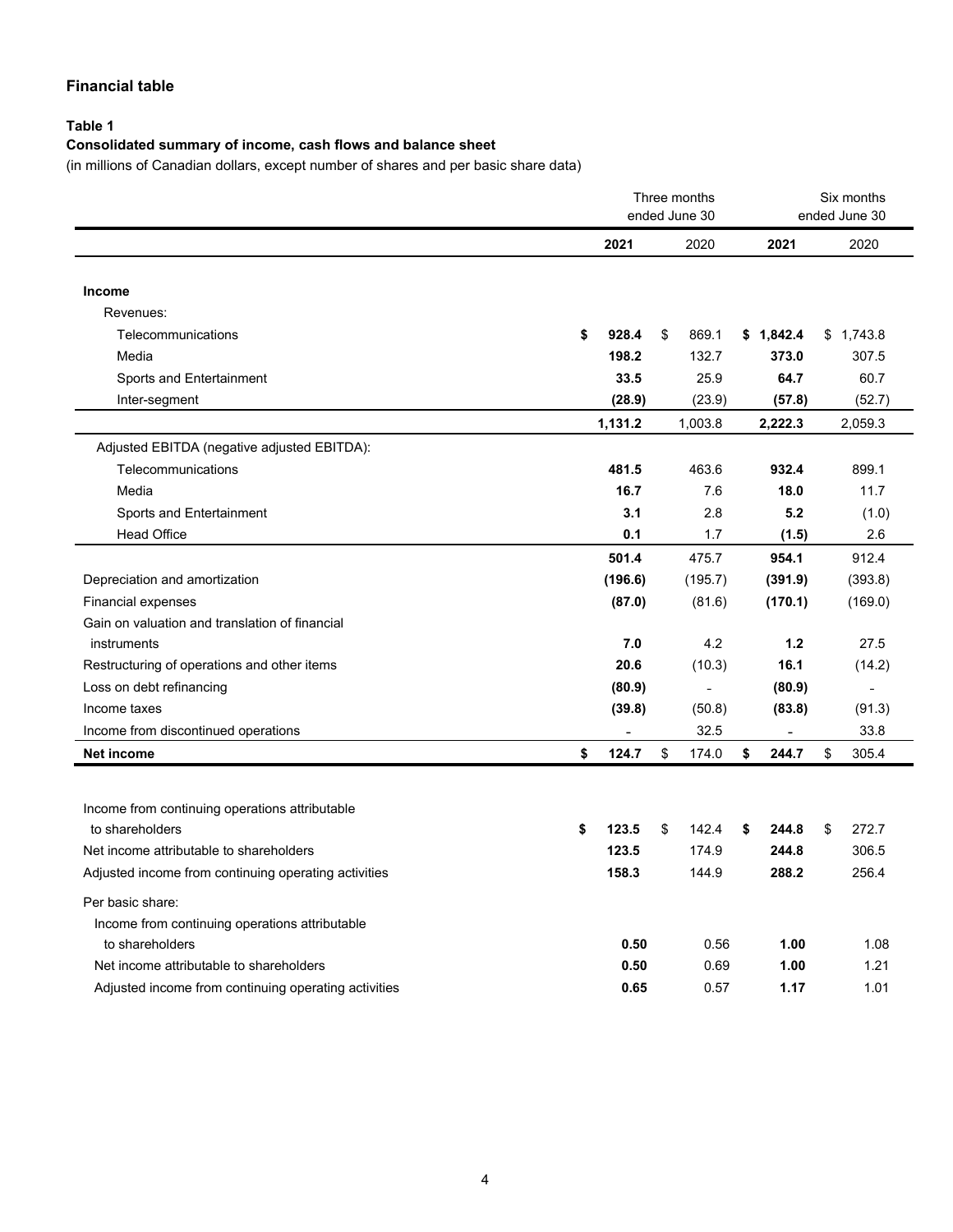|                                                                        |             | Three months<br>ended June 30 |                 | Six months<br>ended June 30 |
|------------------------------------------------------------------------|-------------|-------------------------------|-----------------|-----------------------------|
|                                                                        | 2021        | 2020                          | 2021            | 2020                        |
| Additions to property, plant and equipment and<br>to intangible assets |             |                               |                 |                             |
| Telecommunications                                                     | \$<br>151.4 | \$<br>140.8                   | 289.4<br>\$     | \$<br>273.8                 |
| Media                                                                  | 9.6         | 7.6                           | 15.3            | 15.3                        |
| Sports and Entertainment                                               | 0.6         | 0.7                           | 1.6             | 1.6                         |
| <b>Head Office</b>                                                     | 1.7         | 0.5                           | 2.1             | 0.6                         |
|                                                                        | 163.3       | 149.6                         | 308.4           | 291.3                       |
| <b>Cash flows</b>                                                      |             |                               |                 |                             |
| Cash flows from operations:                                            |             |                               |                 |                             |
| Telecommunications                                                     | 330.1       | 322.8                         | 643.0           | 625.3                       |
| Media                                                                  | 7.1         | $\equiv$                      | 2.7             | (3.6)                       |
| Sports and Entertainment                                               | 2.5         | 2.1                           | 3.6             | (2.6)                       |
| <b>Head Office</b>                                                     | (1.6)       | 1.2                           | (3.6)           | 2.0                         |
|                                                                        | 338.1       | 326.1                         | 645.7           | 621.1                       |
| Free cash flows from continuing operating activities                   | 76.8        | 239.5                         | 167.9           | 379.8                       |
| Cash flows provided by continuing operating activities                 | 229.7       | 393.5                         | 491.3           | 715.1                       |
|                                                                        |             |                               |                 |                             |
|                                                                        |             |                               | June 30<br>2021 | Dec. 31<br>2020             |
| <b>Balance sheet</b>                                                   |             |                               |                 |                             |
| Cash and cash equivalents                                              |             |                               | \$1,999.3       | \$<br>136.7                 |
| Working capital                                                        |             |                               | 610.0           | (70.4)                      |
| Net assets related to derivative financial instruments                 |             |                               | 489.3           | 597.1                       |
| <b>Total assets</b>                                                    |             |                               | 11,991.2        | 9,861.6                     |
| Total debt (current and long-term)                                     |             |                               | 7,685.6         | 5,773.4                     |
| Lease liabilities (current and long-term)                              |             |                               | 183.0           | 173.3                       |
| Convertible debentures, including embedded<br>derivatives              |             |                               | 154.7           | 156.5                       |
| Equity attributable to shareholders                                    |             |                               | 1,210.8         | 1,112.6                     |
| Equity                                                                 |             |                               | 1,320.5         | 1,214.1                     |
| Number of common shares outstanding (in millions)                      |             |                               | 244.1           | 248.2                       |
| Consolidated net debt leverage ratio                                   |             |                               | 2.71x           | 2.68x                       |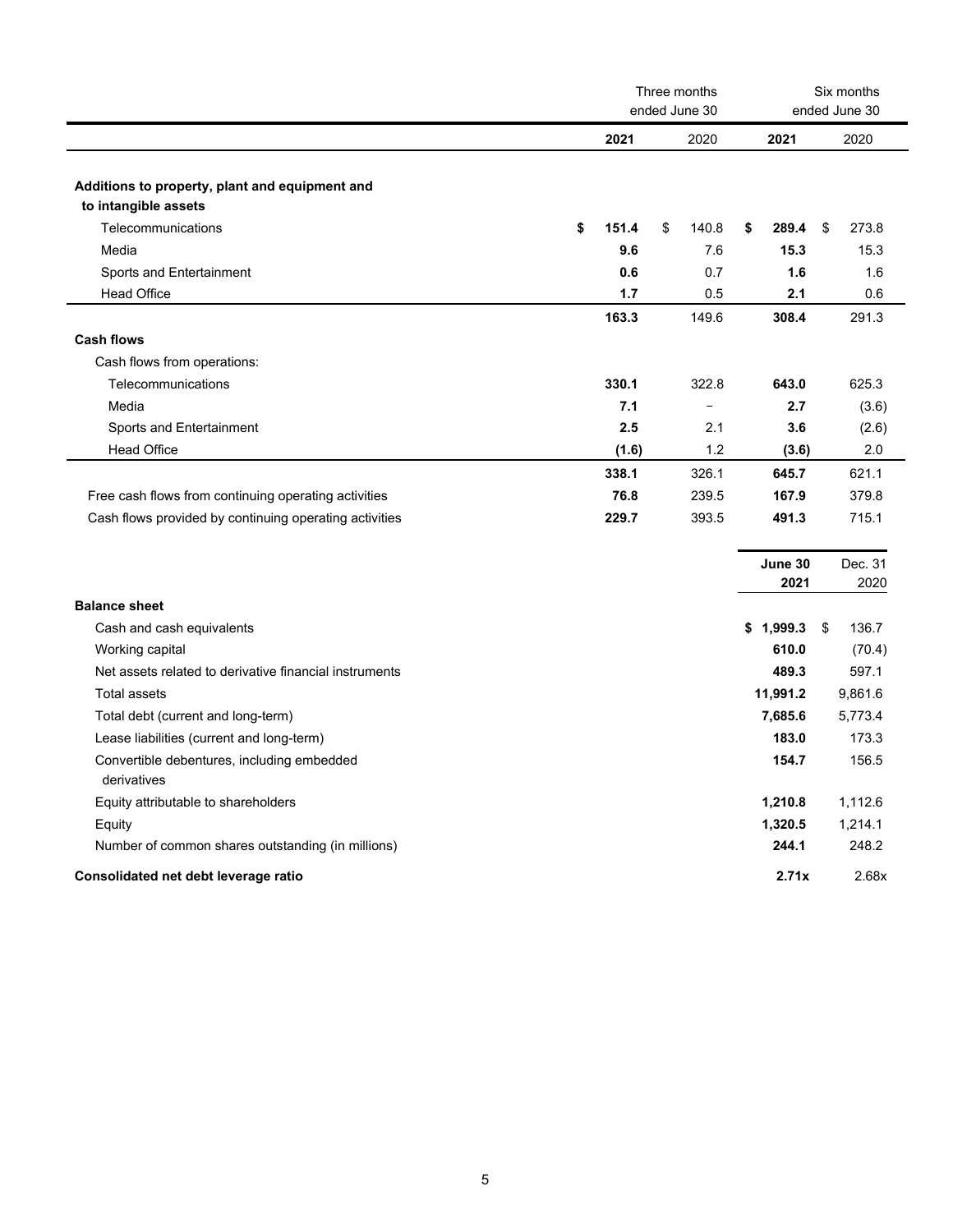## **2021/2020 second quarter comparison**

**Revenues:** \$1.13 billion, a \$127.4 million (12.7%) increase.

• Revenues increased in Telecommunications (\$59.3 million or 6.8% of segment revenues), Media (\$65.5 million or 49.4%), and Sports and Entertainment (\$7.6 million or 29.3%).

**Adjusted EBITDA:** \$501.4 million, a \$25.7 million (5.4%) increase.

- Adjusted EBITDA increased in Telecommunications (\$17.9 million or 3.9% of segment adjusted EBITDA), Media (\$9.1 million), and Sports and Entertainment (\$0.3 million or 10.7%).
- The change in the fair value of Quebecor and Quebecor Media stock options and in the value of Quebecor stock-price-based share units resulted in a \$2.2 million favourable variance in the Corporation's stock-based compensation charge in the second quarter of 2021 compared with the same period of 2020.

**Net income attributable to shareholders:** \$123.5 million (\$0.50 per basic share) in the second quarter of 2021, compared with \$174.9 million (\$0.69 per basic share) in the same period of 2020, a decrease of \$51.4 million (\$0.19 per basic share).

- The main unfavourable variances were:
	- o \$80.9 million unfavourable variance related to debt refinancing;
	- o \$32.5 million decrease in income from discontinued operations;
	- o \$5.4 million increase in financial expenses.
- The main favourable variances were:
	- $\circ$  \$30.9 million favourable variance in the gain and charge for restructuring of operations and other items;
	- o \$25.7 million increase in adjusted EBITDA;
	- o \$11.0 million decrease in the income tax expense.

**Adjusted income from continuing operating activities:** \$158.3 million (\$0.65 per basic share) in the second quarter of 2021, compared with \$144.9 million (\$0.57 per basic share) in the same period of 2020, an increase of \$13.4 million (\$0.08 per basic share).

**Cash flows from operations:** \$338.1 million, a \$12.0 million (3.7%) increase due to the \$25.7 million increase in adjusted EBITDA, partially offset by a \$13.7 million increase in additions to property, plant and equipment and to intangible assets.

**Cash flows provided by continuing operating activities:** \$229.7 million, a \$163.8 million (-41.6%) decrease due primarily to the unfavourable net change in non-cash balances related to operating activities, partially offset by the increase in adjusted EBITDA.

# **2021/2020 year-to-date comparison**

#### **Revenues:** \$2.22 billion, a \$163.0 million (7.9%) increase.

• Revenues increased in Telecommunications (\$98.6 million or 5.7% of segment revenues), Media (\$65.5 million or 21.3%), and Sports and Entertainment (\$4.0 million or 6.6%).

#### **Adjusted EBITDA:** \$954.1 million, a \$41.7 million (4.6%) increase.

- Adjusted EBITDA increased in Telecommunications (\$33.3 million or 3.7% of segment adjusted EBITDA), Media (\$6.3 million or 53.8%), and Sports and Entertainment (\$6.2 million).
- The change in the fair value of Quebecor and Quebecor Media stock options and in the value of Quebecor stock-price-based share units resulted in a \$3.3 million unfavourable variance in the Corporation's stock-based compensation charge in the first half of 2021 compared with the same period of 2020.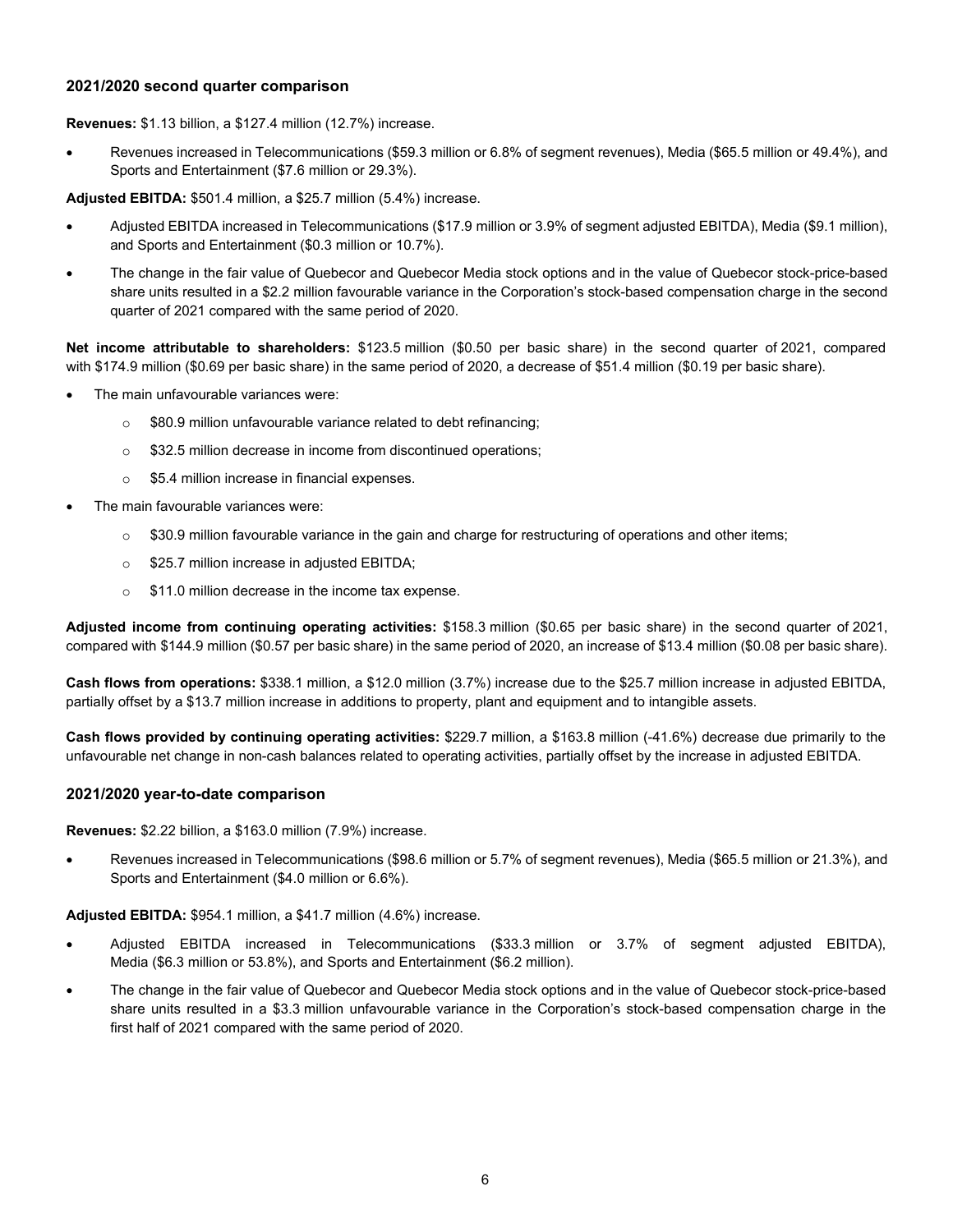**Net income attributable to shareholders:** \$244.8 million (\$1.00 per basic share) in the first half of 2021, compared with \$306.5 million (\$1.21 per basic share) in the same period of 2020, a decrease of \$61.7 million (\$0.21 per basic share).

- The main unfavourable variances were:
	- o \$80.9 million unfavourable variance related to debt refinancing;
	- o \$33.8 million decrease in income from discontinued operations;
	- $\circ$  \$26.3 million unfavourable variance related to gains on valuation and translation of financial instruments, including \$25.4 million without any tax consequences.
- The main favourable variances were:
	- o \$41.7 million increase in adjusted EBITDA;
	- $\circ$  \$30.3 million favourable variance in the gain and charge for restructuring of operations and other items;
	- $\circ$  \$7.5 million decrease in the income tax expense.

**Adjusted income from continuing operating activities:** \$288.2 million (\$1.17 per basic share) in the first half of 2021, compared with \$256.4 million (\$1.01 per basic share) in the same period of 2020, an increase of \$31.8 million (\$0.16 per basic share).

**Cash flows from operations:** \$645.7 million, a \$24.6 million (4.0%) increase due to the \$41.7 million increase in adjusted EBITDA, partially offset by a \$17.1 million increase in additions to property, plant and equipment and to intangible assets.

**Cash flows provided by continuing operating activities:** \$491.3 million, a \$223.8 million decrease due primarily to the unfavourable net change in non-cash balances related to operating activities, partially offset by the increase in adjusted EBITDA.

**Consolidated net debt leverage ratio:** 2.71x at June 30, 2021 compared with 2.68x at December 31, 2020.

#### **Investing and financing operations**

- On June 17, 2021, Videotron issued \$750.0 million aggregate principal amount of 3.625% Senior Notes maturing on June 15, 2028, for net proceeds of \$743.2 million, net of financing costs of \$6.8 million. Videotron also issued US\$500.0 million aggregate principal amount of 3.625% Senior Notes maturing on June 15, 2029, for net proceeds of \$599.6 million, net of financing costs of \$5.8 million.
- On June 3, 2021, Quebecor Media issued a redemption notice for its 6.625% Senior Notes maturing on January 15, 2023, in the aggregate principal amount of \$500.0 million, at a redemption price of 107.934% of their principal amount. Videotron also issued a redemption notice for its 5.000% Senior Notes maturing on July 15, 2022, in the aggregate principal amount of US\$800.0 million, at a redemption price of 104.002% of their principal amount. The Senior Notes were redeemed in July 2021 and the related hedging contracts were unwound for a total cash consideration of \$1.38 billion.
- On April 1, 2021, Alithya Group Inc ("Alithya"), a strategy and digital transformation leader, acquired the firm R3D Conseil inc, of which Quebecor was one of the main shareholders. As a results of this transaction, Quebecor now holds 11.9% of Alithya's share capital and 6.7% of the voting rights related to Alithya's issued and outstanding shares. The corresponding \$19.6 million gain on disposal was accounted for in the second quarter of 2021. This transaction also includes purchase commitments from Quebecor for Alithya's services totalling approximately \$360.0 million as part of a 10-year commercial agreement.

# **3500 MHz spectrum auction**

• On July 29, 2021, Quebecor announced an investment of nearly \$830.0 million in the acquisition by Videotron of 294 blocks of spectrum in the 3500 MHz band across the country. More than half of the investment is concentrated in four Canadian provinces outside Québec: southern and eastern Ontario, Manitoba, Alberta and British Columbia. Now that it holds 175 blocks of spectrum (with an average depth of 32 MHz) in the 3500 MHz band in four Canadian provinces outside Québec, Quebecor plans to roll out its mobile telephone service in some urban and rural areas in the rest of Canada.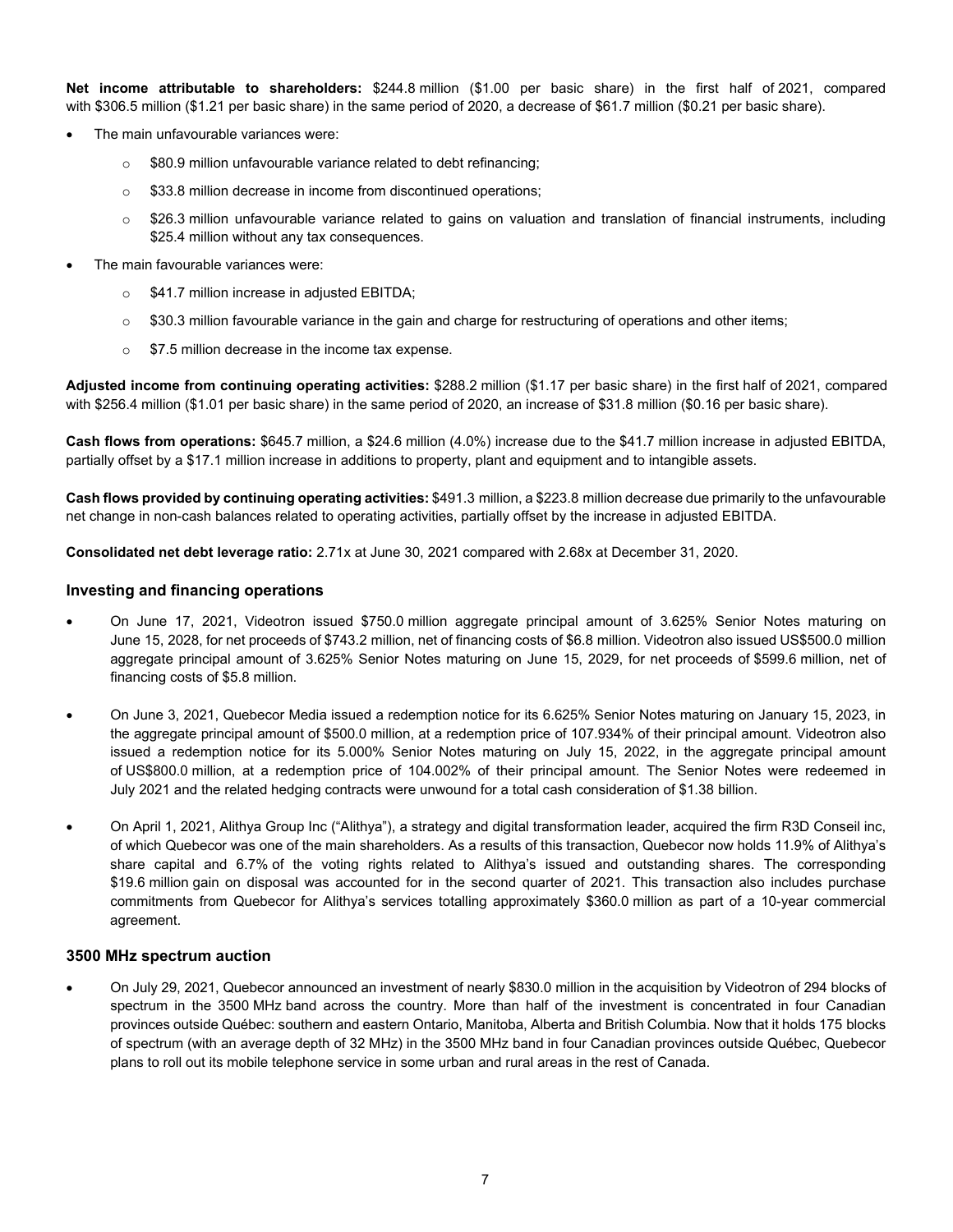# **Senior management**

- On June 4, 2021, Jean-François Pruneau resigned as President and Chief Executive Officer of Videotron to pursue personal investment projects. Pierre Karl Péladeau, President and Chief Executive Officer of Quebecor Media, took over as President of Videotron.
- France Lauzière, President and Chief Executive Officer of TVA Group and Chief Content Officer of Quebecor Content, has taken time off from her duties for a period of up to six months, starting April 14, 2021, for family reasons. During her absence, Pierre Karl Péladeau, President and Chief Executive Officer of Quebecor, is assuming her duties at TVA Group and Quebecor Content on an acting basis.
- As Marc M. Tremblay, Chief Operating Officer and Chief Legal Officer of the Corporation, has previously advised the Corporation that he wished to plan his retirement, at a date to be determined and as the Corporation wanted him to remain until at least March 31, 2022, it has reached an agreement providing for Mr. Tremblay to remain in his position until at least that date, while gradually reducing his responsibilities starting August 1, 2021.

#### **Normal course issuer bid**

On August 4, 2021, the Corporation authorized a normal course issuer bid for a maximum of 1,000,000 Class A Multiple Voting Shares ("Class A Shares) representing approximately 1.3% of issued and outstanding Class A Shares, and for a maximum of 6,000,000 Class B Subordinate Voting Shares ("Class B Shares") representing approximately 3.6% of issued and outstanding Class B Shares as of July 30, 2021. The purchases can be made from August 15, 2021 to August 14, 2022 at prevailing market prices on the open market through the facilities of the Toronto Stock Exchange or other alternative trading systems. All shares purchased under the bid will be cancelled. As of July 30, 2021, 76,984,034 Class A Shares and 166,449,957 Class B Shares were issued and outstanding.

The average daily trading volume of the Corporation's Class A Shares and Class B Shares between February 1, 2021 and July 31, 2021 on the Toronto Stock Exchange was 1,131 Class A Shares and 576,958 Class B Shares. Consequently, the Corporation will be authorized to purchase a maximum of 1,000 Class A Shares and 144,239 Class B Shares during the same trading day, pursuant to its normal course issuer bid.

The Corporation believes that the repurchase of these shares under this normal course issuer bid is in the best interests of the Corporation and its shareholders.

The Corporation also announced that, on or around August 6, 2021, it will enter into an automatic securities purchase plan ("the plan") with a designated broker whereby shares may be repurchased under the plan at times when such purchases would otherwise be prohibited pursuant to regulatory restrictions or self-imposed blackout periods. The plan received prior approval from the Toronto Stock Exchange. It will come into effect on August 15, 2021 and terminate on the same date as the normal course issuer bid.

Under the plan, before entering a self-imposed blackout period, the Corporation may, but is not required to, ask the designated broker to make purchases under the normal course issuer bid. Such purchases shall be made at the discretion of the designated broker, within parameters established by the Corporation prior to the blackout periods. Outside the blackout periods, purchases will be made at the discretion of the Corporation's management.

On May 19, 2021, the Toronto Stock Exchange authorized the Corporation to amend its previous normal course issuer bid to increase the maximum number of Class B Shares that it may repurchase to 7,500,000, representing approximately 4.3% of issued and outstanding Class B Shares as of July 31, 2020. The other terms and conditions of the bid remain unchanged. Between August 15, 2020 and July 30, 2021, of the 1,000,000 Class A Shares and 7,500,000 Class B Shares it was authorized to repurchase under this normal course issuer bid, the Corporation repurchased no Class A Shares and 7,169,450 Class B Shares at a weighted average price of \$32.57763 per share on the open market through the facilities of the Toronto Stock Exchange and alternative trading systems.

In the first half of 2021, the Corporation purchased and cancelled 4,073,200 Class B Shares for a total cash consideration of \$131.5 million (3,143,300 Class B Shares for a total cash consideration of \$95.6 million in the same period of 2020). The \$107.5 million excess of the purchase price over the carrying value of the repurchased Class B Shares was recorded as a reduction in retained earnings (\$77.0 million in the same period of 2020).

# **Dividend**

On August 4, 2021, the Board of Directors of Quebecor declared a quarterly dividend of \$0.275 per share on its Class A Shares and Class B Shares, payable on September 14, 2021 to shareholders of record as of the close of business on August 20, 2021. This dividend is designated an eligible dividend, as provided under subsection 89(14) of the Canadian *Income Tax Act* and its provincial counterpart.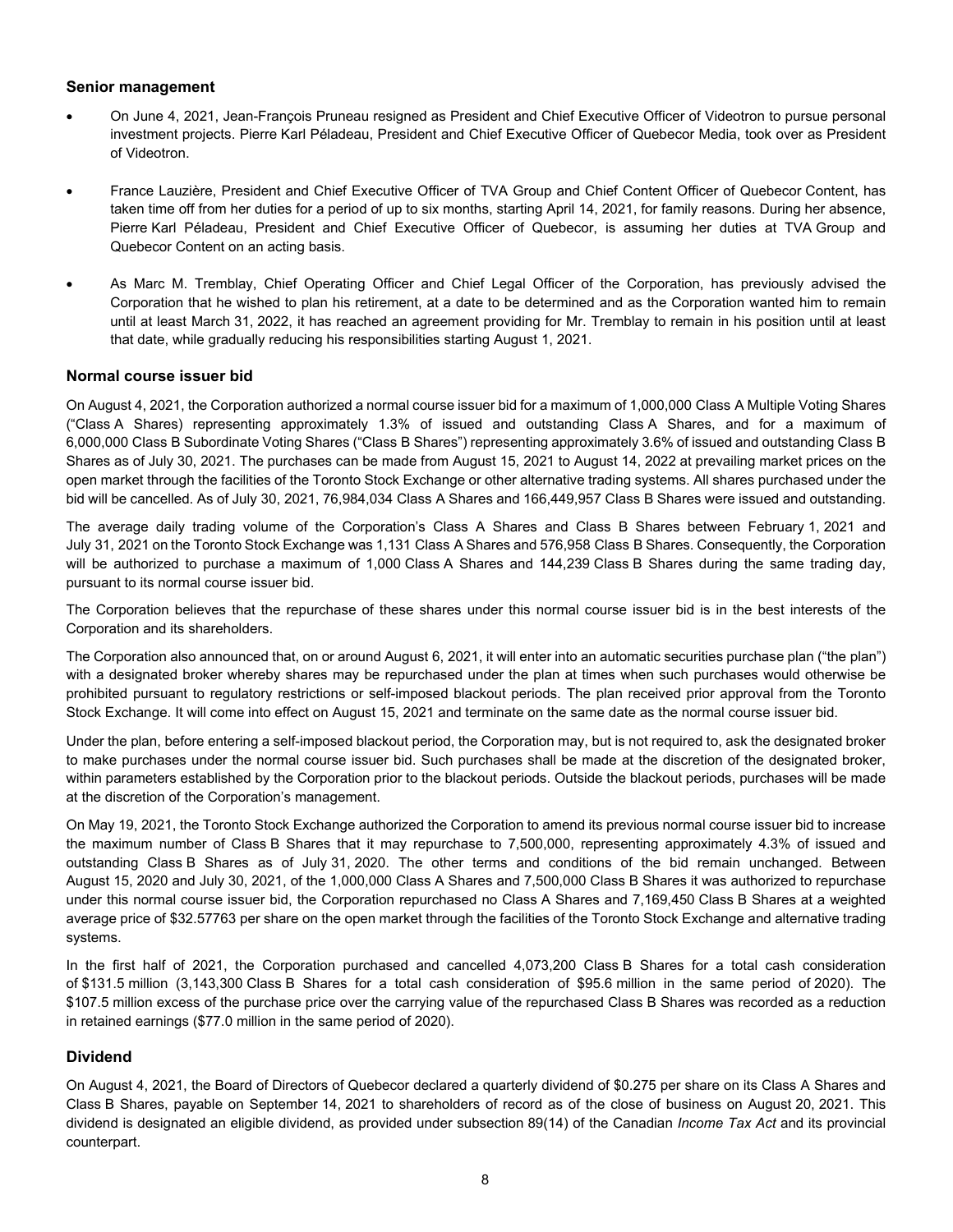# **Convertible debentures**

In accordance with the terms of the trust indenture governing the convertible debentures, the quarterly dividend declared on May 12, 2021 on Quebecor Class B Shares triggered an adjustment to the floor price and ceiling price then in effect. Accordingly, effective May 27, 2021, the conversion features of the convertible debentures are subject to an adjusted floor price of approximately \$25.86 per share (that is, a maximum number of approximately 5,801,117 Class B Shares corresponding to a ratio of \$150.0 million to the adjusted floor price) and an adjusted ceiling price of approximately \$32.32 per share (that is, a minimum number of approximately 4,640,894 Class B Shares corresponding to a ratio of \$150.0 million to the adjusted ceiling price).

# **Detailed financial information**

For a detailed analysis of Quebecor's second quarter 2021 results, please refer to the Management Discussion and Analysis and condensed consolidated financial statements of Quebecor, available on the Corporation's website at <www.quebecor.com/en/investors/financial-documentation> or from the SEDAR filing service at <www.sedar.com>.

# **Conference call for investors and webcast**

Quebecor will hold a conference call to discuss its second quarter 2021 results on August 5, 2021, at 11:00 a.m. EDT. There will be a question period reserved for financial analysts. To access the conference call, please dial 1-877-293-8052, access code for participants 80041#. The conference call will also be broadcast live on Quebecor's website at <www.quebecor.com/en/investors/conferences-and-annual-meeting>. It is advisable to ensure that the appropriate software is installed before accessing the call. Instructions and links to free player downloads are available at the Internet address shown above. Anyone unable to attend the conference call will be able to listen to a recording by dialing 1-877-293-8133, access code 80041#, recording access code 0100746#. The recording will be available until November 4, 2021.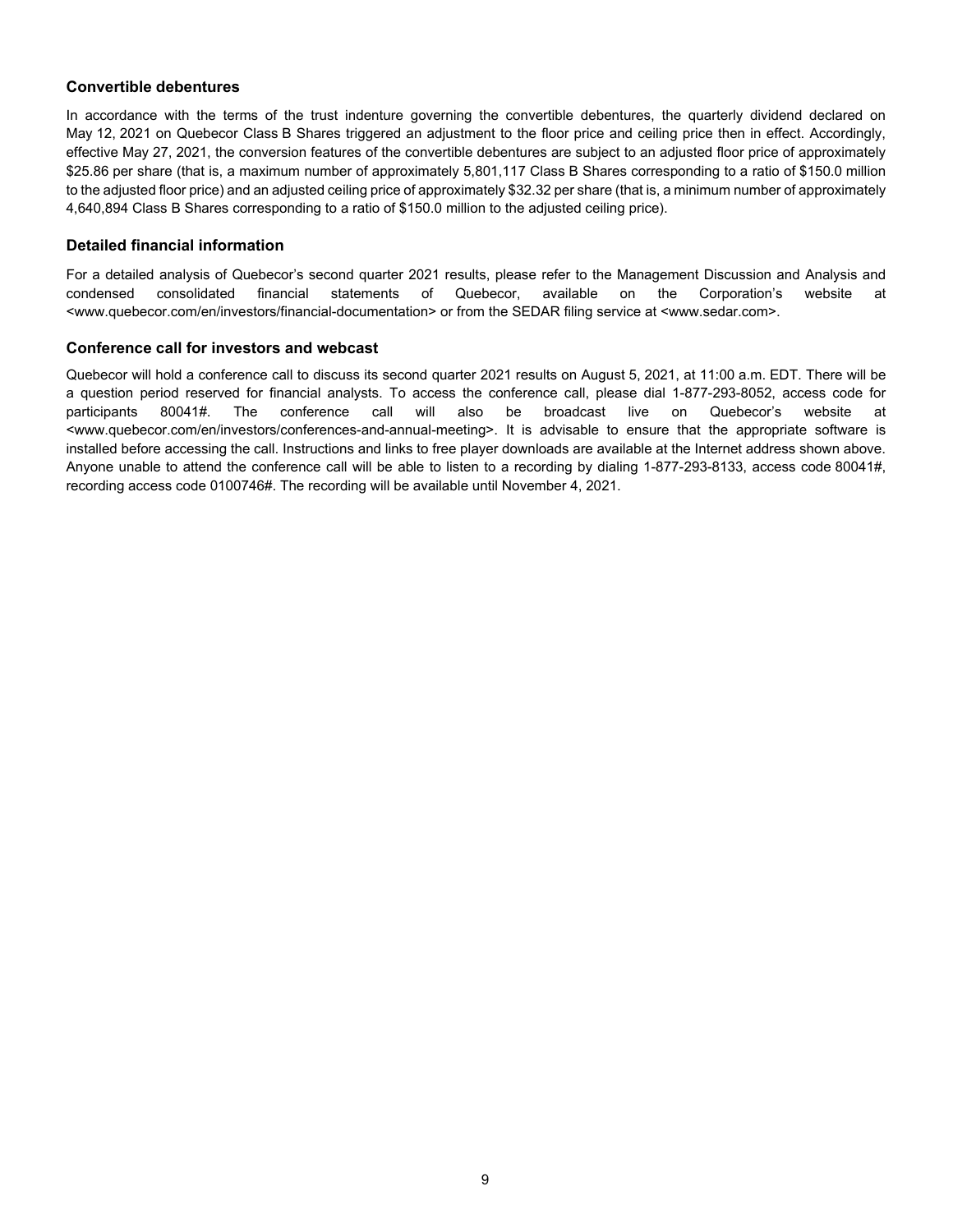# **Cautionary statement regarding forward-looking statements**

The statements in this press release that are not historical facts are forward-looking statements and are subject to significant known and unknown risks, uncertainties and assumptions that could cause the Corporation's actual results for future periods to differ materially from those set forth in the forward-looking statements. Forward-looking statements may be identified by the use of the conditional or by forward-looking terminology such as the terms "plans," "expects," "may," "anticipates," "intends," "estimates," "projects," "seeks," "believes," or similar terms, variations of such terms or the negative of such terms. Certain factors that may cause actual results to differ from current expectations include seasonality (including seasonal fluctuations in customer orders), operating risk (including fluctuations in demand for Quebecor's products and pricing actions by competitors), new competition, and Quebecor's ability to retain its current customers and attract new ones, risks related to fragmentation of the advertising market, insurance risk, risks associated with capital investments (including risks related to technological development and equipment availability and breakdown), environmental risks, risks associated with cybersecurity and the protection of personal information, risks associated with service interruptions resulting from equipment breakdown, network failure, the threat of natural disaster, epidemics, pandemics or other public health crises, including the COVID-19 pandemic, political instability is some countries, risks associated with emergency measures implemented by various governments, risks associated with labour agreements, credit risk, financial risks, debt risks, risks related to interest rate fluctuations, foreign exchange risks, risks associated with government acts and regulations, risks related to changes in tax legislation, and changes in the general political and economic environment. Investors and others are cautioned that the foregoing list of factors that may affect future results is not exhaustive and that undue reliance should not be placed on any forward-looking statements. For more information on the risks, uncertainties and assumptions that could cause Quebecor's actual results to differ from current expectations, please refer to Quebecor's public filings, available at <www.sedar.com> and <www.quebecor.com>, including, in particular, the "Risks and Uncertainties" section of Quebecor's Management Discussion and Analysis for the year ended December 31, 2020.

The forward-looking statements in this press release reflect Quebecor's expectations as of August 5, 2021 and are subject to change after that date. Quebecor expressly disclaims any obligation or intention to update or revise any forward-looking statements, whether as a result of new information, future events or otherwise, except as required by applicable securities laws.

# **About Quebecor**

Quebecor, a Canadian leader in telecommunications, entertainment, news media and culture, is one of the best-performing integrated communications companies in the industry. Driven by their determination to deliver the best possible customer experience, all of Quebecor's subsidiaries and brands are differentiated by their high-quality, multiplatform, convergent products and services.

Quebecor (TSX: QBR.A, QBR.B) is headquartered in Québec and employs more than 10,000 people in Canada.

A family business founded in 1950, Quebecor is strongly committed to the community. Every year, it actively supports more than 400 organizations in the vital fields of culture, health, education, the environment, and entrepreneurship.

 $-30-$ 

Visit our website: <www.quebecor.com>

Follow us on Twitter: <www.twitter.com/Quebecor>

Hugues Simard Chief Financial Officer Quebecor Inc. and Quebecor Media Inc. hugues.simard@quebecor.com 514-380-7414

#### **Source: Information:**

Communications Department Quebecor Inc. and Quebecor Media Inc. medias@Quebecor.com 514-380-4572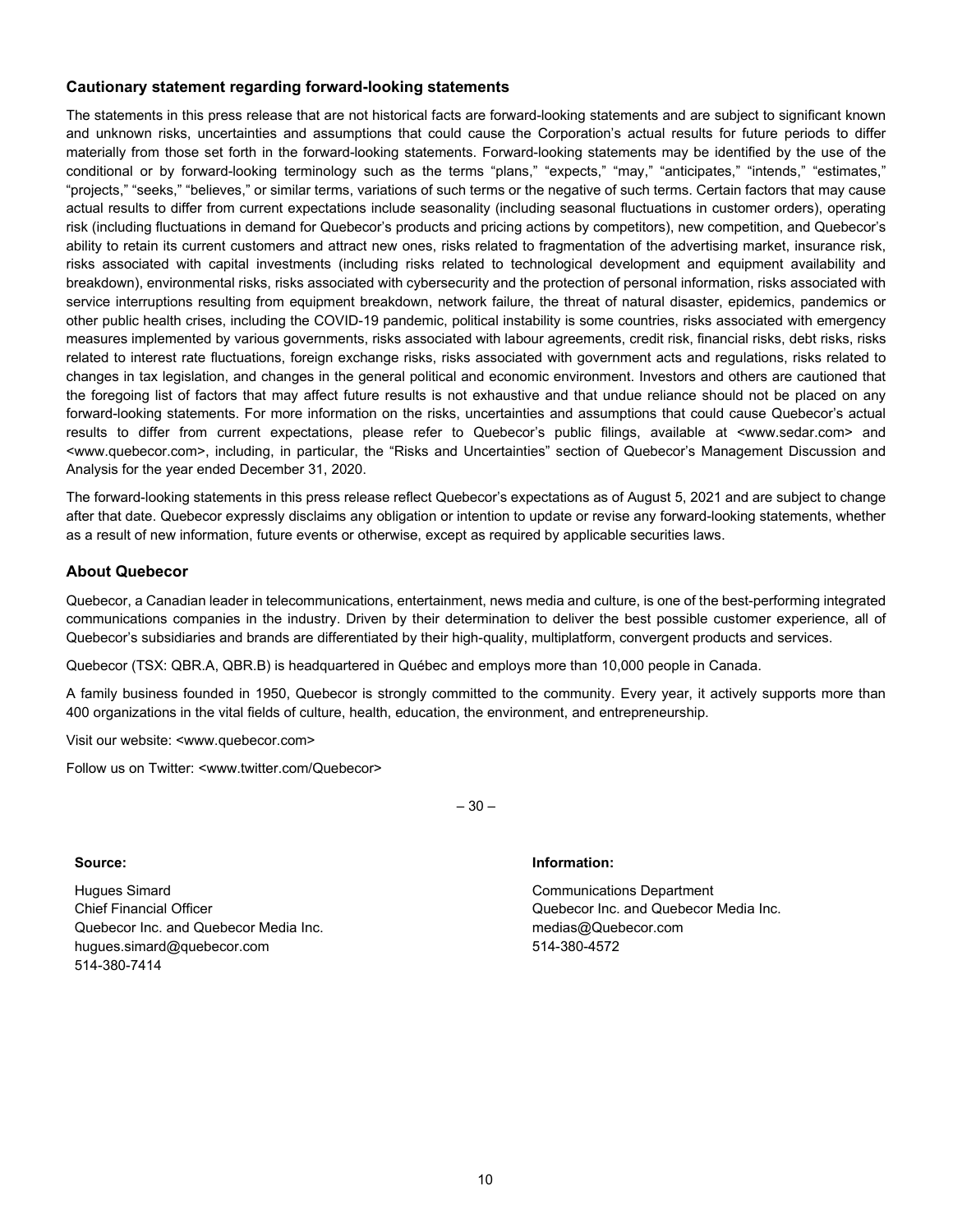# **DEFINITIONS**

# **Adjusted EBITDA**

In its analysis of operating results, the Corporation defines adjusted EBITDA, as reconciled to net income under IFRS, as net income before depreciation and amortization, financial expenses, gain on valuation and translation of financial instruments, restructuring of operations and other items, loss on debt refinancing, income tax, and income from discontinued operations. Adjusted EBITDA as defined above is not a measure of results that is consistent with IFRS. It is not intended to be regarded as an alternative to IFRS financial performance measures or to the statement of cash flows as a measure of liquidity. It should not be considered in isolation or as a substitute for measures of performance prepared in accordance with IFRS. The Corporation uses adjusted EBITDA in order to assess the performance of its investment in Quebecor Media. The Corporation's management and Board of Directors use this measure in evaluating its consolidated results as well as the results of the Corporation's operating segments. This measure eliminates the significant level of impairment and depreciation/amortization of tangible and intangible assets and is unaffected by the capital structure or investment activities of the Corporation and its business segments. Adjusted EBITDA is also relevant because it is a component of the Corporation's annual incentive compensation programs. A limitation of this measure, however, is that it does not reflect the periodic costs of tangible and intangible assets used in generating revenues in the Corporation's segments. The Corporation also uses other measures that do reflect such costs, such as cash flows from operations and free cash flows from continuing operating activities. The Corporation's definition of adjusted EBITDA may not be the same as similarly titled measures reported by other companies.

Table 2 provides a reconciliation of adjusted EBITDA to net income as disclosed in Quebecor's condensed consolidated financial statements.

#### **Table 2**

**Reconciliation of the adjusted EBITDA measure used in this press release to the net income measure used in the condensed consolidated financial statements**

(in millions of Canadian dollars)

|                                                |             | Three months<br>ended June 30 |             | Six months<br>ended June 30 |  |  |
|------------------------------------------------|-------------|-------------------------------|-------------|-----------------------------|--|--|
|                                                | 2021        | 2020                          | 2021        | 2020                        |  |  |
| Adjusted EBITDA (negative adjusted EBITDA):    |             |                               |             |                             |  |  |
| Telecommunications                             | \$<br>481.5 | \$<br>463.6                   | 932.4<br>\$ | \$<br>899.1                 |  |  |
| Media                                          | 16.7        | 7.6                           | 18.0        | 11.7                        |  |  |
| Sports and Entertainment                       | 3.1         | 2.8                           | 5.2         | (1.0)                       |  |  |
| <b>Head Office</b>                             | 0.1         | 1.7                           | (1.5)       | 2.6                         |  |  |
|                                                | 501.4       | 475.7                         | 954.1       | 912.4                       |  |  |
| Depreciation and amortization                  | (196.6)     | (195.7)                       | (391.9)     | (393.8)                     |  |  |
| Financial expenses                             | (87.0)      | (81.6)                        | (170.1)     | (169.0)                     |  |  |
| Gain on valuation and translation of financial |             |                               |             |                             |  |  |
| instruments                                    | 7.0         | 4.2                           | 1.2         | 27.5                        |  |  |
| Restructuring of operations and other items    | 20.6        | (10.3)                        | 16.1        | (14.2)                      |  |  |
| Loss on debt refinancing                       | (80.9)      |                               | (80.9)      |                             |  |  |
| Income taxes                                   | (39.8)      | (50.8)                        | (83.8)      | (91.3)                      |  |  |
| Income from discontinued operations            |             | 32.5                          |             | 33.8                        |  |  |
| Net income                                     | \$<br>124.7 | \$<br>174.0                   | \$<br>244.7 | 305.4<br>\$                 |  |  |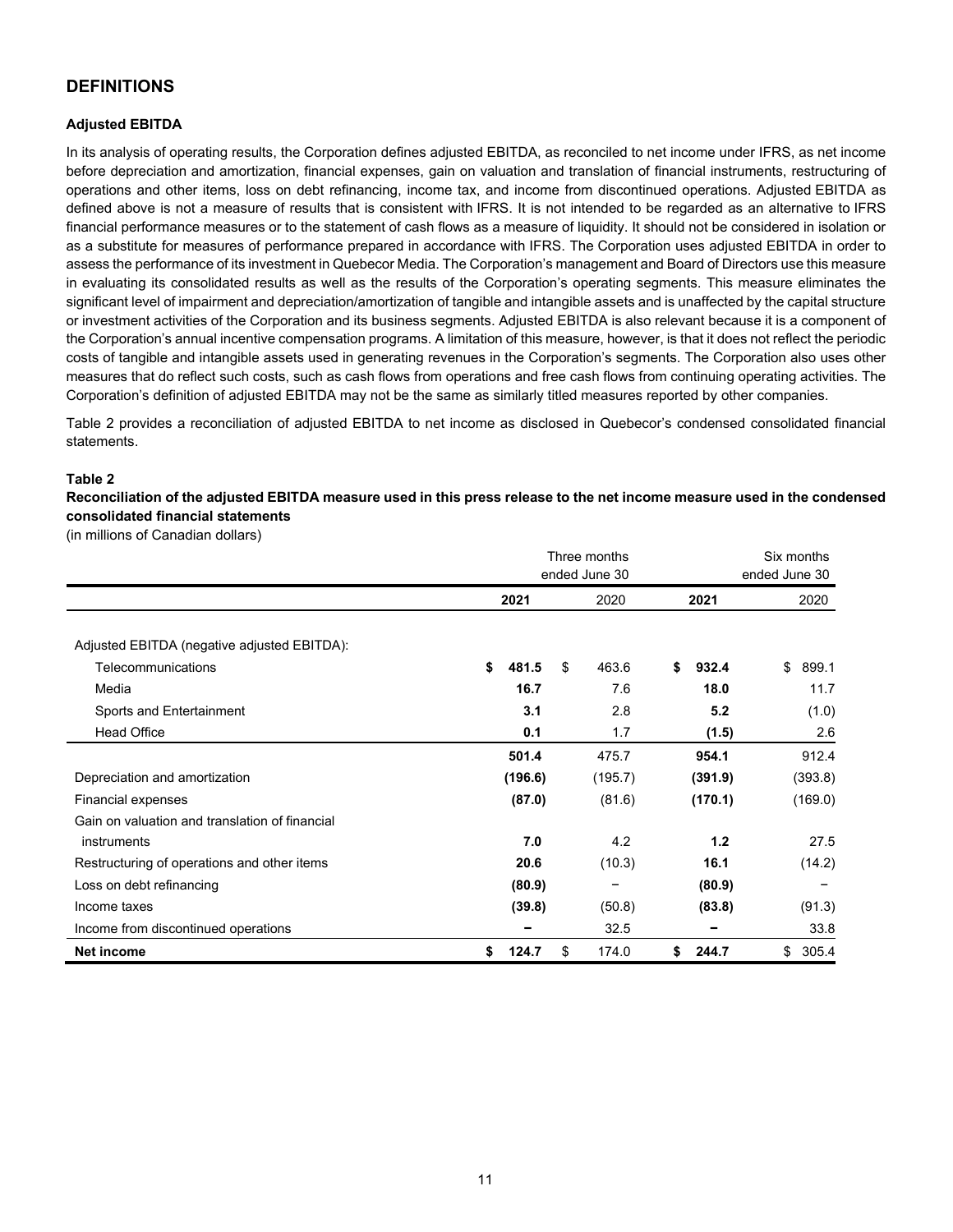# **Adjusted income from continuing operating activities**

The Corporation defines adjusted income from continuing operating activities, as reconciled to net income attributable to shareholders under IFRS, as net income attributable to shareholders before gain on valuation and translation of financial instruments, restructuring of operations and other items, and loss on debt refinancing, net of income tax related to adjustments and net income attributable to non-controlling interest related to adjustments, and before the income from discontinued operations attributable to shareholders. Adjusted income from continuing operating activities, as defined above, is not a measure of results that is consistent with IFRS. It should not be considered in isolation or as a substitute for measures of performance prepared in accordance with IFRS. The Corporation uses adjusted income from continuing operating activities to analyze trends in the performance of its businesses. The above-listed items are excluded from the calculation of this measure because they impair the comparability of financial results. Adjusted income from continuing operating activities is more representative for forecasting income. The Corporation's definition of adjusted income from continuing operating activities may not be identical to similarly titled measures reported by other companies.

Table 3 provides a reconciliation of adjusted income from continuing operating activities to the net income attributable to shareholders' measure used in Quebecor's condensed consolidated financial statements.

#### **Table 3**

**Reconciliation of the adjusted income from continuing operating activities measure used in this press release to the net income attributable to shareholders' measure used in the condensed consolidated financial statements** 

(in millions of Canadian dollars)

|                                                      | Three months<br>ended June 30 |        |    |        |   |        | Six months<br>ended June 30 |  |  |
|------------------------------------------------------|-------------------------------|--------|----|--------|---|--------|-----------------------------|--|--|
|                                                      |                               | 2021   |    | 2020   |   | 2021   | 2020                        |  |  |
| Adjusted income from continuing operating activities | S                             | 158.3  | \$ | 144.9  | S | 288.2  | 256.4<br>\$                 |  |  |
| Gain on valuation and translation of financial       |                               |        |    |        |   |        |                             |  |  |
| instruments                                          |                               | 7.0    |    | 4.2    |   | 1.2    | 27.5                        |  |  |
| Restructuring of operations and other items          |                               | 20.6   |    | (10.3) |   | 16.1   | (14.2)                      |  |  |
| Loss on debt refinancing                             |                               | (80.9) |    |        |   | (80.9) |                             |  |  |
| Income taxes related to adjustments <sup>1</sup>     |                               | 18.5   |    | 3.1    |   | 20.2   | 2.5                         |  |  |
| Net income attributable to non-controlling interest  |                               |        |    |        |   |        |                             |  |  |
| related to adjustments                               |                               |        |    | 0.5    |   |        | 0.5                         |  |  |
| Discontinued operations                              |                               |        |    | 32.5   |   |        | 33.8                        |  |  |
| Net income attributable to shareholders              |                               | 123.5  | \$ | 174.9  |   | 244.8  | 306.5<br>\$                 |  |  |

Includes impact of fluctuations in income tax applicable to adjusted items, either for statutory reasons or in connection with tax transactions.

# **Cash flows from operations and free cash flows from continuing operating activities**

# *Cash flows from operations*

Cash flows from operations represents adjusted EBITDA, less additions to property, plant and equipment and to intangible assets (excluding licence acquisitions and renewals). Cash flows from operations represents funds available for interest and income tax payments, expenditures related to restructuring programs, business acquisitions, licence acquisitions and renewals, payment of dividends, repayment of long-term debt and lease liabilities, and share repurchases. Cash flows from operations is not a measure of liquidity that is consistent with IFRS. It is not intended to be regarded as an alternative to IFRS financial performance measures or to the statement of cash flows as a measure of liquidity. Cash flows from operations are used by the Corporation's management and Board of Directors to evaluate the cash flows generated by the operations of all of its segments, on a consolidated basis, in addition to the operating cash flows generated by each segment. Cash flows from operations are also relevant because they are a component of the Corporation's annual incentive compensation programs. The Corporation's definition of cash flows from operations may not be identical to similarly titled measures reported by other companies.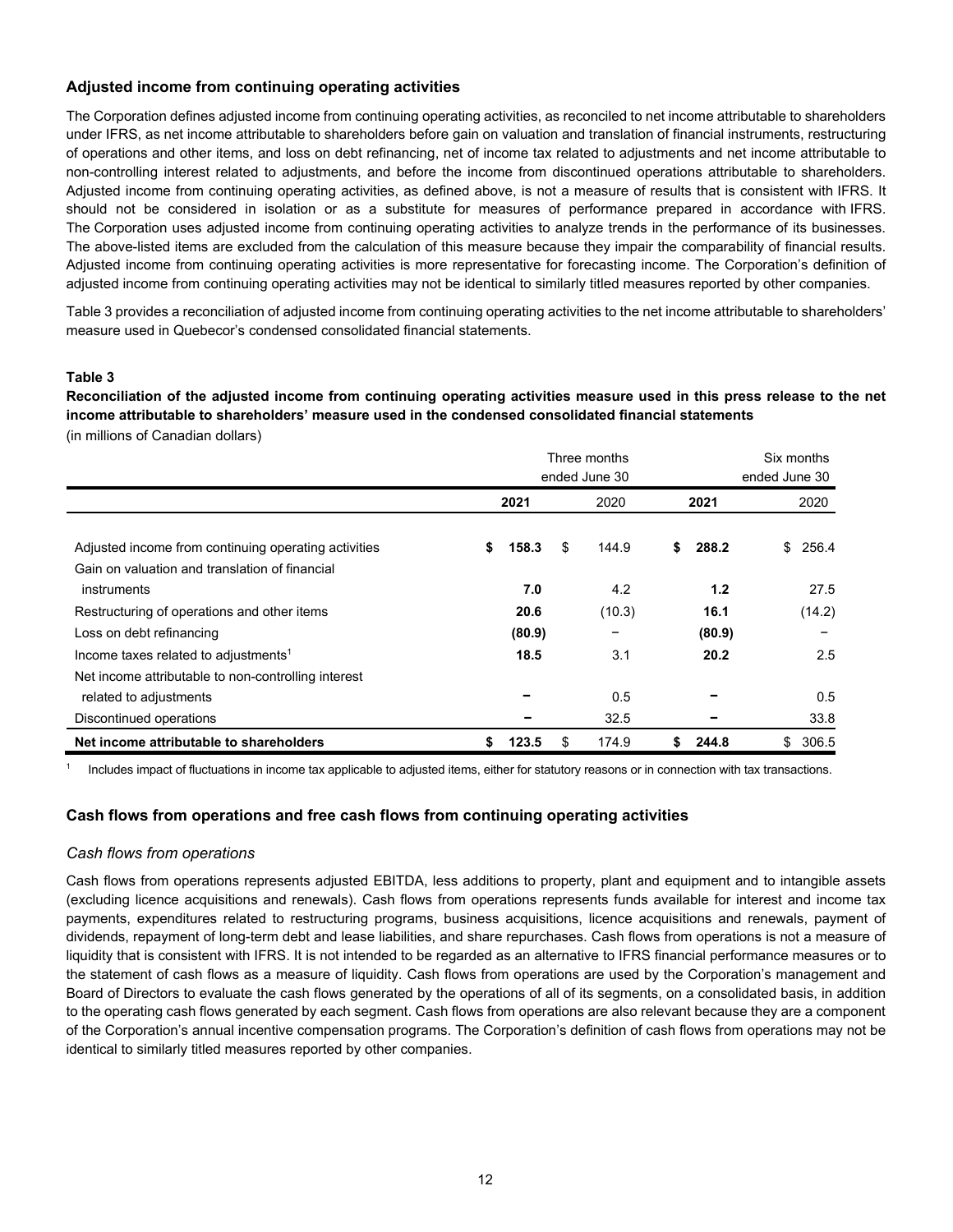# *Free cash flows from continuing operating activities*

Free cash flows from continuing operating activities represents cash flows provided by continuing operating activities calculated in accordance with IFRS, less cash flows used for additions to property, plant and equipment and to intangible assets (excluding expenditures related to licence acquisitions and renewals), plus proceeds from disposal of assets. Free cash flows from continuing operating activities is used by the Corporation's management and Board of Directors to evaluate cash flows generated by the Corporation's operations. Free cash flows from continuing operating activities represents available funds for business acquisitions, licence acquisitions and renewals, payment of dividends, repayment of long-term debt and lease liabilities, and share repurchases. Free cash flows from continuing operating activities is not a measure of liquidity that is consistent with IFRS. It is not intended to be regarded as an alternative to IFRS financial performance measures or to the statement of cash flows as a measure of liquidity. The Corporation's definition of free cash flows from continuing operating activities may not be identical to similarly titled measures reported by other companies.

Tables 4 and 5 provide a reconciliation of cash flows from operations and free cash flows from continuing operating activities to cash flows provided by continuing operating activities reported in the condensed consolidated financial statements.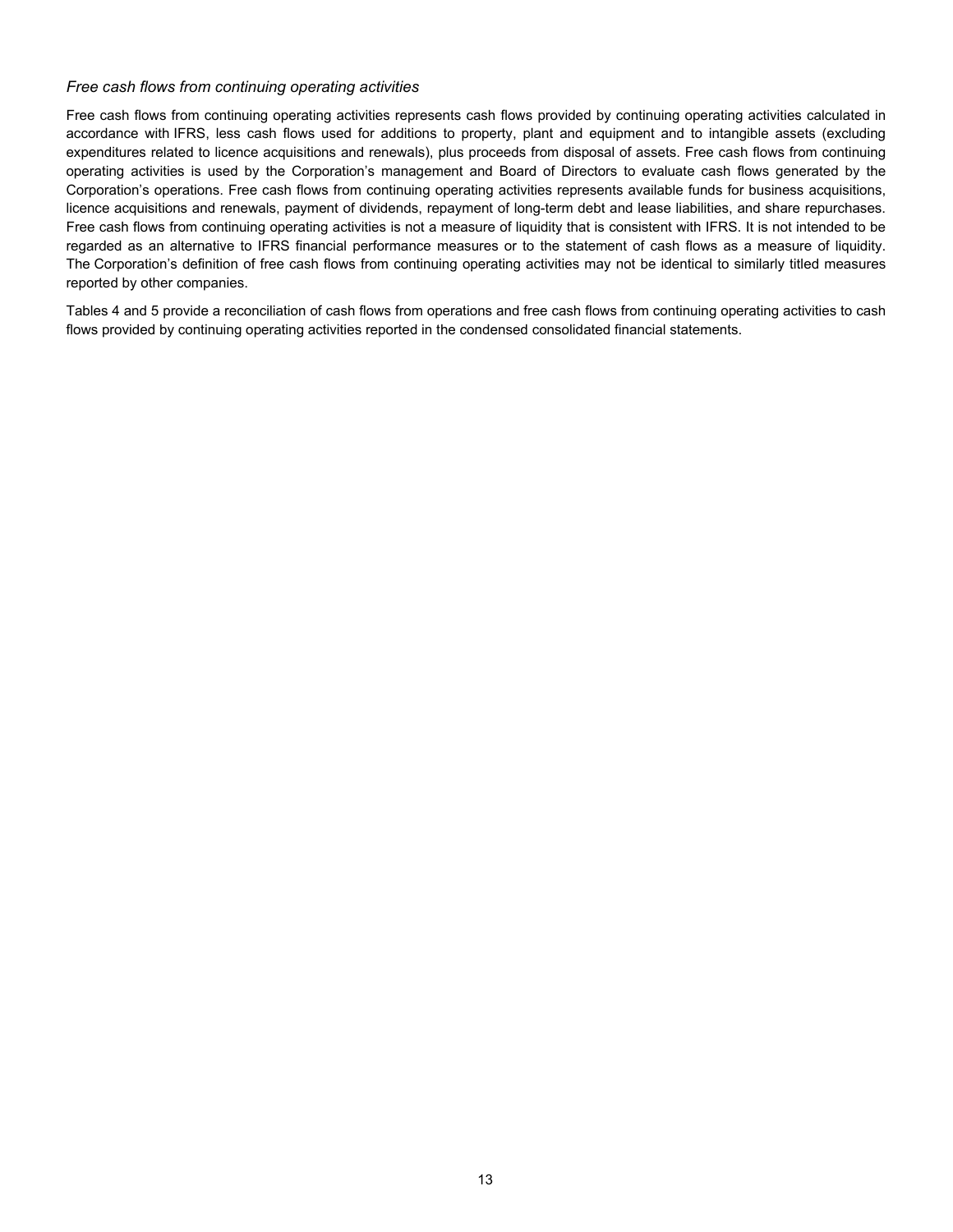# **Table 4**

**Cash flows from operations**

|  |  |  | (in millions of Canadian dollars) |  |  |
|--|--|--|-----------------------------------|--|--|
|--|--|--|-----------------------------------|--|--|

|                                                          |             | Three months ended | Six months ended |                        |  |  |
|----------------------------------------------------------|-------------|--------------------|------------------|------------------------|--|--|
|                                                          |             | June 30            |                  | June 30                |  |  |
|                                                          | 2021        | 2020               | 2021             | 2020                   |  |  |
| Adjusted EBITDA (negative adjusted EBITDA)               |             |                    |                  |                        |  |  |
| Telecommunications                                       | 481.5<br>\$ | 463.6<br>\$        | 932.4<br>\$      | 899.1<br>\$            |  |  |
| Media                                                    | 16.7        | 7.6                | 18.0             | 11.7                   |  |  |
| Sports and Entertainment                                 | 3.1         | 2.8                | 5.2              | (1.0)                  |  |  |
| <b>Head Office</b>                                       | 0.1         | 1.7                | (1.5)            | 2.6                    |  |  |
|                                                          | 501.4       | 475.7              | 954.1            | 912.4                  |  |  |
| <b>Minus</b>                                             |             |                    |                  |                        |  |  |
| Additions to property, plant and equipment: <sup>1</sup> |             |                    |                  |                        |  |  |
| Telecommunications                                       | (113.6)     | (93.6)             | (213.0)          | (182.5)                |  |  |
| Media                                                    | (3.0)       | (1.6)              | (4.2)            | (3.5)                  |  |  |
| Sports and Entertainment                                 |             |                    | (0.1)            | (0.1)                  |  |  |
| <b>Head Office</b>                                       | (1.0)       | (0.4)              | (1.2)            | (0.5)                  |  |  |
|                                                          | (117.6)     | (95.6)             | (218.5)          | (186.6)                |  |  |
| Additions to intangible assets: <sup>2</sup>             |             |                    |                  |                        |  |  |
| Telecommunications                                       | (37.8)      | (47.2)             | (76.4)           | (91.3)                 |  |  |
| Media                                                    | (6.6)       | (6.0)              | (11.1)           | (11.8)                 |  |  |
| Sports and Entertainment                                 | (0.6)       | (0.7)              | (1.5)            | (1.5)                  |  |  |
| <b>Head Office</b>                                       | (0.7)       | (0.1)              | (0.9)            | (0.1)                  |  |  |
|                                                          | (45.7)      | (54.0)             | (89.9)           | (104.7)                |  |  |
| <b>Cash flows from operations</b>                        |             |                    |                  |                        |  |  |
| Telecommunications                                       | 330.1       | 322.8              | 643.0            | 625.3                  |  |  |
| Media                                                    | 7.1         |                    | 2.7              | (3.6)                  |  |  |
| Sports and Entertainment                                 | 2.5         | 2.1                | 3.6              | (2.6)                  |  |  |
| <b>Head Office</b>                                       | (1.6)       | 1.2                | (3.6)            | 2.0                    |  |  |
|                                                          | 338.1<br>\$ | 326.1<br>\$        | \$<br>645.7      | $\frac{1}{2}$<br>621.1 |  |  |
|                                                          |             |                    |                  |                        |  |  |

| Reconciliation to cash flows used for additions to property, plant and                                                                         |               | Three months ended June 30 | Six months ended June 30 |               |  |  |  |
|------------------------------------------------------------------------------------------------------------------------------------------------|---------------|----------------------------|--------------------------|---------------|--|--|--|
| equipment as per condensed consolidated financial statements:                                                                                  | 2021          | 2020                       | 2021                     | 2020          |  |  |  |
| Additions to property, plant and equipment                                                                                                     | (117.6)<br>\$ | \$<br>(95.6)               | (218.5)<br>s             | (186.6)<br>\$ |  |  |  |
| Net variance in current non-cash items related to additions to property,<br>plant and equipment (excluding government credits receivable for   |               |                            |                          |               |  |  |  |
| major capital projects)                                                                                                                        | 12.1          | (11.1)                     | 1.2                      | (0.1)         |  |  |  |
| Cash flows used for additions to property, plant and equipment                                                                                 | (105.5)<br>\$ | \$(106.7)                  | \$ (217.3)               | (186.7)<br>\$ |  |  |  |
| <sup>2</sup> Reconciliation to cash flows used for additions to intangible assets                                                              |               | Three months ended June 30 | Six months ended June 30 |               |  |  |  |
| as per condensed consolidated financial statements:                                                                                            | 2021          | 2020                       | 2021                     | 2020          |  |  |  |
| Additions to intangible assets                                                                                                                 | (45.7)<br>\$  | \$<br>(54.0)               | (89.9)<br>\$             | (104.7)<br>\$ |  |  |  |
| Net variance in current non-cash items related to additions to intangible<br>assets (excluding government credits receivable for major capital |               |                            |                          |               |  |  |  |
| projects)                                                                                                                                      | (4.7)         | 6.0                        | (19.3)                   | (46.1)        |  |  |  |
| Cash flows used for additions to intangible assets                                                                                             | (50.4)<br>\$  | \$ (48.0)                  | \$(109.2)                | (150.8)<br>\$ |  |  |  |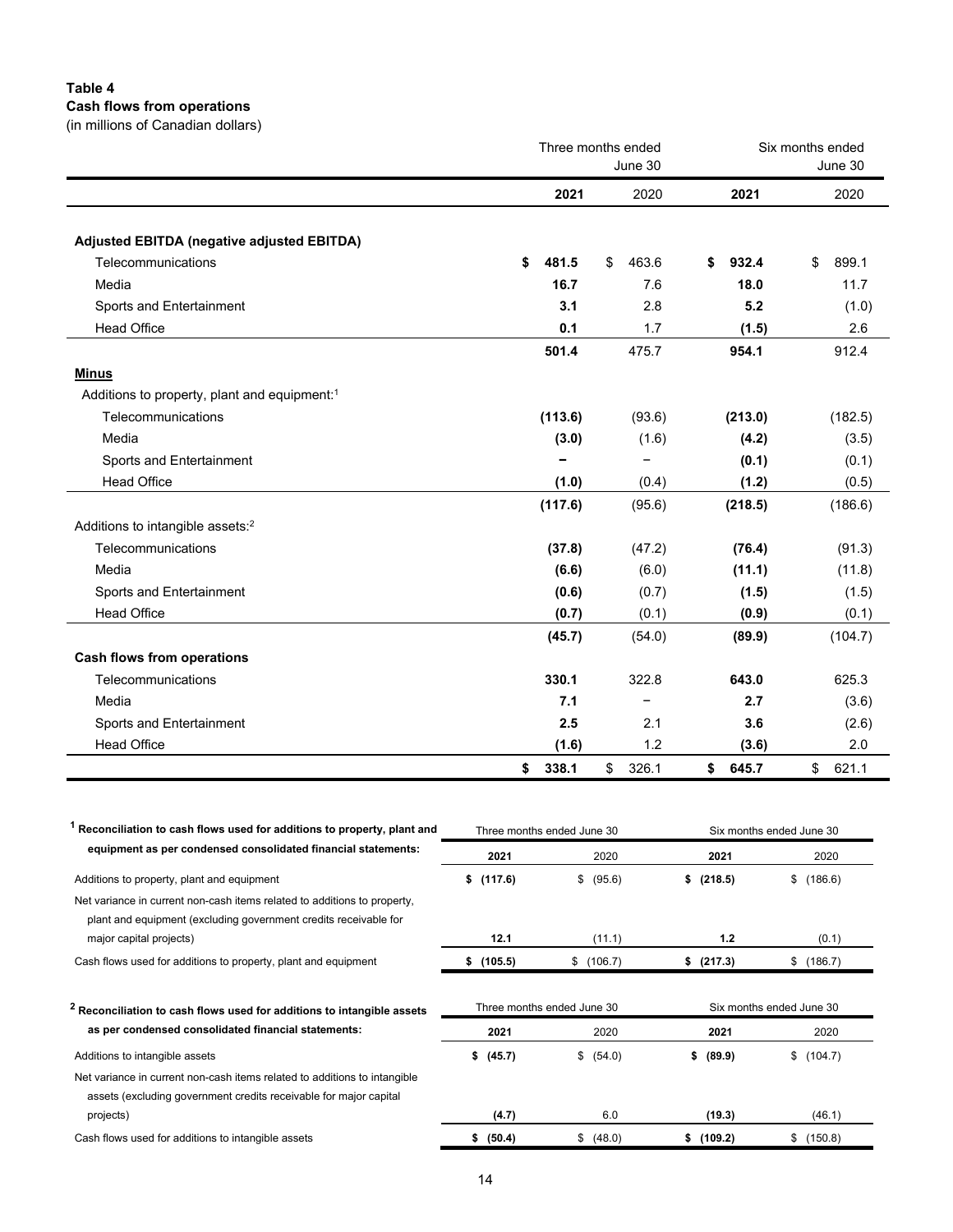# **Table 5**

**Free cash flows from continuing operating activities and cash flows provided by continuing operating activities reported in the condensed consolidated financial statements**

(in millions of Canadian dollars)

|                                                                                                                                                                                         |               | Three months ended<br>June 30 |               | Six months ended<br>June 30 |
|-----------------------------------------------------------------------------------------------------------------------------------------------------------------------------------------|---------------|-------------------------------|---------------|-----------------------------|
|                                                                                                                                                                                         | 2021          | 2020                          | 2021          | 2020                        |
| Cash flows from operations from Table 4                                                                                                                                                 | 338.1<br>\$   | 326.1<br>\$                   | 645.7<br>\$   | \$<br>621.1                 |
| Plus (minus)                                                                                                                                                                            |               |                               |               |                             |
| Cash portion of financial expenses                                                                                                                                                      | (84.8)        | (79.5)                        | (165.7)       | (164.9)                     |
| Cash portion related to restructuring of operations                                                                                                                                     |               |                               |               |                             |
| and other items                                                                                                                                                                         | 1.1           | (10.6)                        | (2.1)         | (14.4)                      |
| Current income taxes                                                                                                                                                                    | (64.4)        | (59.3)                        | (127.8)       | (120.3)                     |
| Other                                                                                                                                                                                   | 2.7           | (1.4)                         | 2.4           | 2.6                         |
| Net change in non-cash balances related to                                                                                                                                              |               |                               |               |                             |
| operating activities                                                                                                                                                                    | (123.3)       | 69.3                          | (166.5)       | 101.9                       |
| Net change in current non-cash items related to<br>additions to property, plant and equipment<br>(excluding government credits receivable for                                           |               |                               |               |                             |
| major capital projects)<br>Net change in current non-cash items related to<br>additions to intangible assets (excluding<br>government credits receivable for major capital<br>projects) | 12.1<br>(4.7) | (11.1)<br>6.0                 | 1.2<br>(19.3) | (0.1)<br>(46.1)             |
| Free cash flows from continuing operating                                                                                                                                               |               |                               |               |                             |
| activities<br>Plus (minus)                                                                                                                                                              | 76.8          | 239.5                         | 167.9         | 379.8                       |
| Cash flows used for additions to property, plant                                                                                                                                        |               |                               |               |                             |
| and equipment                                                                                                                                                                           | 105.5         | 106.7                         | 217.3         | 186.7                       |
| Cash flows used for additions to intangible assets                                                                                                                                      | 50.4          | 48.0                          | 109.2         | 150.8                       |
| Proceeds from disposal of assets                                                                                                                                                        | (3.0)         | (0.7)                         | (3.1)         | (2.2)                       |
| Cash flows provided by continuing operating                                                                                                                                             |               |                               |               |                             |
| activities                                                                                                                                                                              | 229.7<br>S.   | 393.5<br>\$                   | 491.3<br>\$   | 715.1<br>\$                 |

#### **Consolidated net debt leverage ratio**

The consolidated net debt leverage ratio represents consolidated net debt, excluding convertible debentures, divided by the trailing 12-month adjusted EBITDA. Consolidated net debt, excluding convertible debentures, represents total long-term debt plus bank indebtedness, lease liabilities, the current portion of lease liabilities and liabilities related to derivative financial instruments, less assets related to derivative financial instruments and cash and cash equivalents. The consolidated net debt leverage ratio serves to evaluate the Corporation's financial leverage and is used by management and the Board of Directors in its decisions on the Corporation's capital structure, including its financing strategy, and in managing debt maturity risks. The consolidated net debt leverage ratio excludes convertible debentures because, subject to certain conditions, those debentures can be repurchased at the Corporation's discretion by issuing Quebecor Class B Shares. Consolidated net debt leverage ratio is not a measure established in accordance with IFRS. It is not intended to be used as an alternative to IFRS measures or the balance sheet to evaluate its financial position. The Corporation's definition of consolidated net debt leverage ratio may not be identical to similarly titled measures reported by other companies.

Table 6 provides the calculation of consolidated net debt leverage ratio and the reconciliation to balance sheet items reported in Quebecor's condensed consolidated financial statements.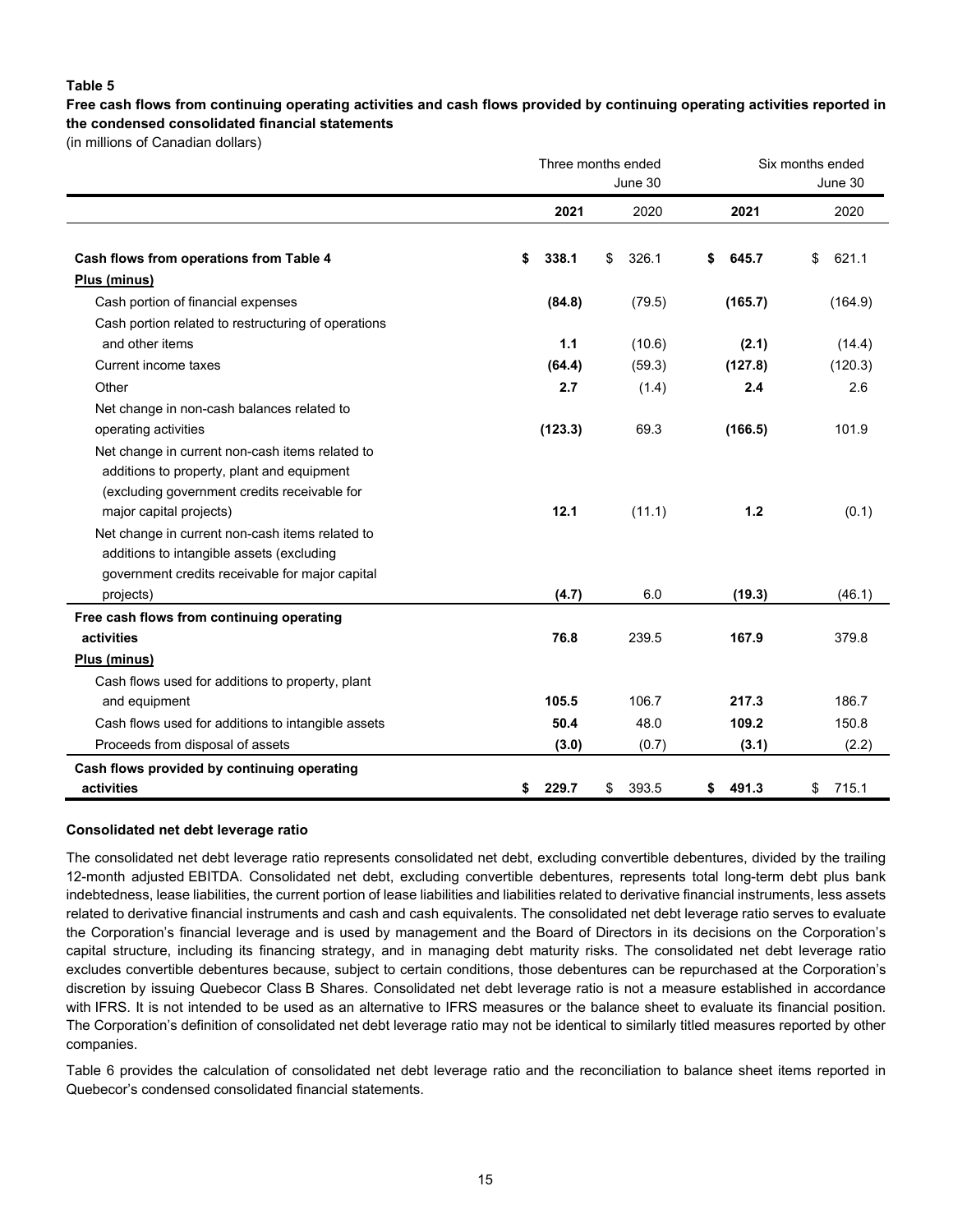# **Table 6 Consolidated net debt leverage ratio** (in millions of Canadian dollars)

|                                                         | June 30,<br>2021 | Dec. 31,<br>2020 |
|---------------------------------------------------------|------------------|------------------|
| Total long-term debt <sup>1</sup>                       | 7,714.5<br>\$    | 5,786.4<br>\$    |
| Plus (minus)                                            |                  |                  |
| Lease liabilities                                       | 147.1            | 139.0            |
| Current portion of lease liabilities                    | 35.9             | 34.3             |
| <b>Bank indebtedness</b>                                | 5.6              | 1.7              |
| Assets related to derivative financial instruments      | (531.8)          | (625.5)          |
| Liabilities related to derivative financial instruments | 42.5             | 28.4             |
| Cash and cash equivalents                               | (1,999.3)        | (136.7)          |
| Consolidated net debt excluding convertible debentures  | 5,414.5          | 5,227.6          |
| Divided by:                                             |                  |                  |
| Trailing 12-month adjusted EBITDA                       | 1,994.3<br>\$    | 1,952.6<br>\$    |
| Consolidated net debt leverage ratio                    | 2.71x            | 2.68x            |

<sup>1</sup> Excluding changes in the fair value of long-term debt related to hedged interest rate risk and financing costs.

# **KEY PERFORMANCE INDICATOR**

# **Revenue-generating unit**

The Corporation uses RGU, an industry metric, as a key performance indicator. An RGU represents, as the case may be, subscriptions to the Internet access, television and Club illico over-the-top video services, and subscriber connections to the mobile and wireline telephony services. RGU is not a measurement that is consistent with IFRS and the Corporation's definition and calculation of RGU may not be the same as identically titled measurements reported by other companies or published by public authorities.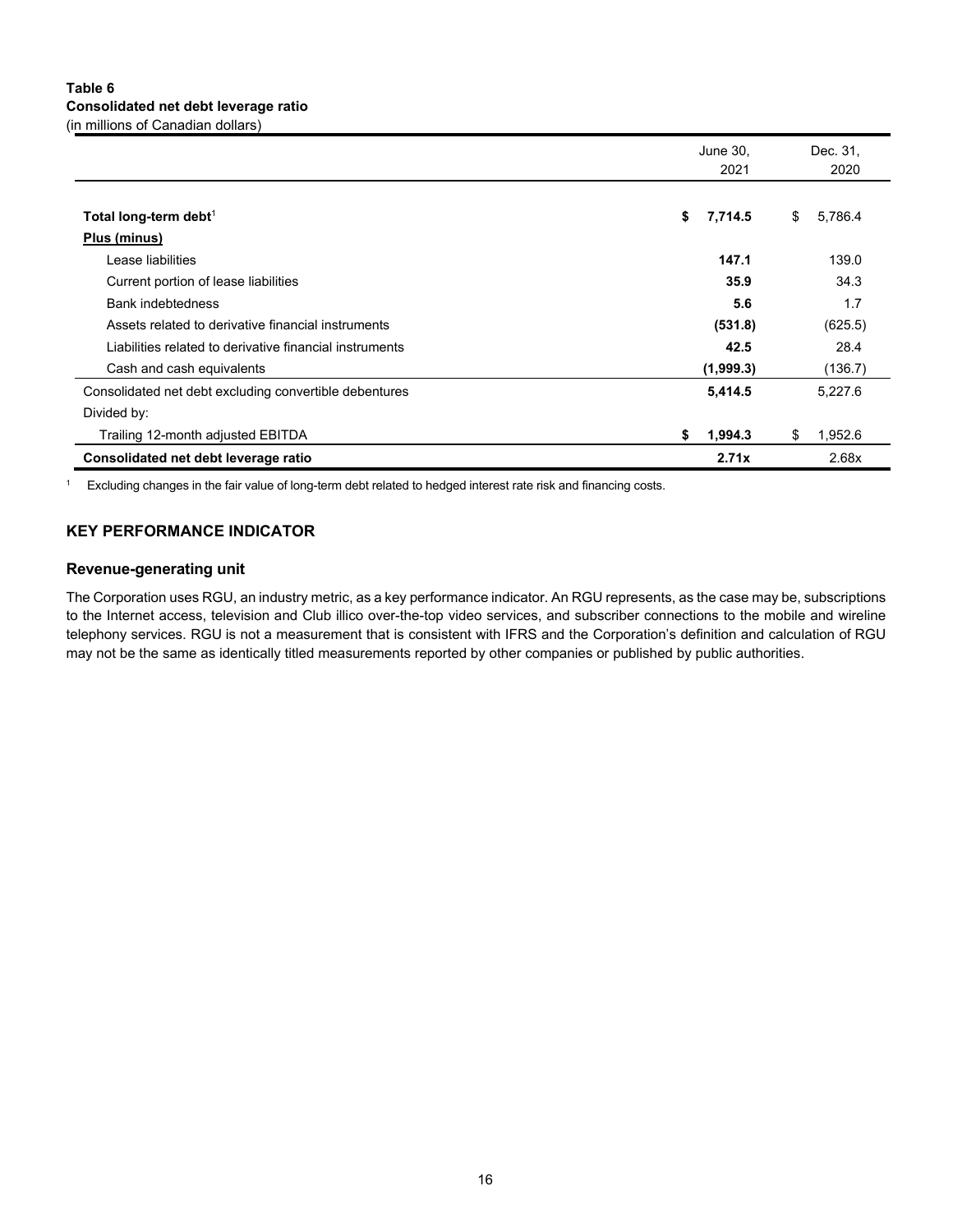# **QUEBECOR INC.**

# **CONSOLIDATED STATEMENTS OF INCOME**

| (in millions of Canadian dollars, except for earnings per share data)<br>(unaudited)                                                                                                                                                                    |                                                            | Three months ended<br>June 30                                      |                                                             | Six months ended<br>June 30                        |
|---------------------------------------------------------------------------------------------------------------------------------------------------------------------------------------------------------------------------------------------------------|------------------------------------------------------------|--------------------------------------------------------------------|-------------------------------------------------------------|----------------------------------------------------|
|                                                                                                                                                                                                                                                         | 2021                                                       | 2020                                                               | 2021                                                        | 2020                                               |
| <b>Revenues</b>                                                                                                                                                                                                                                         | \$<br>1,131.2                                              | \$<br>1,003.8                                                      | \$<br>2,222.3                                               | \$<br>2,059.3                                      |
| Employee costs<br>Purchase of goods and services<br>Depreciation and amortization<br><b>Financial expenses</b><br>Gain on valuation and translation of financial instruments<br>Restructuring of operations and other items<br>Loss on debt refinancing | 169.5<br>460.3<br>196.6<br>87.0<br>(7.0)<br>(20.6)<br>80.9 | 136.7<br>391.4<br>195.7<br>81.6<br>(4.2)<br>10.3<br>$\blacksquare$ | 345.9<br>922.3<br>391.9<br>170.1<br>(1.2)<br>(16.1)<br>80.9 | 314.7<br>832.2<br>393.8<br>169.0<br>(27.5)<br>14.2 |
| Income before income taxes<br>Income taxes (recovery):<br>Current<br>Deferred                                                                                                                                                                           | 164.5<br>64.4<br>(24.6)<br>39.8                            | 192.3<br>59.3<br>(8.5)<br>50.8                                     | 328.5<br>127.8<br>(44.0)<br>83.8                            | 362.9<br>120.3<br>(29.0)<br>91.3                   |
| Income from continuing operations<br>Income from discontinued operations                                                                                                                                                                                | 124.7                                                      | 141.5<br>32.5                                                      | 244.7                                                       | 271.6<br>33.8                                      |
| Net income                                                                                                                                                                                                                                              | \$<br>124.7                                                | \$<br>174.0                                                        | \$<br>244.7                                                 | \$<br>305.4                                        |
| Income (loss) from continuing operations attributable to<br>Shareholders<br>Non-controlling interests                                                                                                                                                   | \$<br>123.5<br>1.2                                         | \$<br>142.4<br>(0.9)                                               | \$<br>244.8<br>(0.1)                                        | \$<br>272.7<br>(1.1)                               |
| Net income (loss) attributable to<br>Shareholders<br>Non-controlling interests                                                                                                                                                                          | \$<br>123.5<br>1.2                                         | \$<br>174.9<br>(0.9)                                               | \$<br>244.8<br>(0.1)                                        | \$<br>306.5<br>(1.1)                               |
| Earnings per share attributable to shareholders<br>Basic:<br>From continuing operations<br>From discontinued operations<br>Net income<br>Diluted:<br>From continuing operations<br>From discontinued operations<br>Net income                           | \$<br>0.50<br>0.50<br>0.47<br>0.47                         | \$<br>0.56<br>0.13<br>0.69<br>0.54<br>0.12<br>0.66                 | \$<br>1.00<br>1.00<br>0.98<br>0.98                          | \$<br>1.08<br>0.13<br>1.21<br>0.96<br>0.13<br>1.09 |
| Weighted average number of shares outstanding (in millions)<br>Weighted average number of diluted shares (in millions)                                                                                                                                  | 245.0<br>249.9                                             | 252.8<br>258.6                                                     | 245.8<br>250.7                                              | 253.4<br>259.2                                     |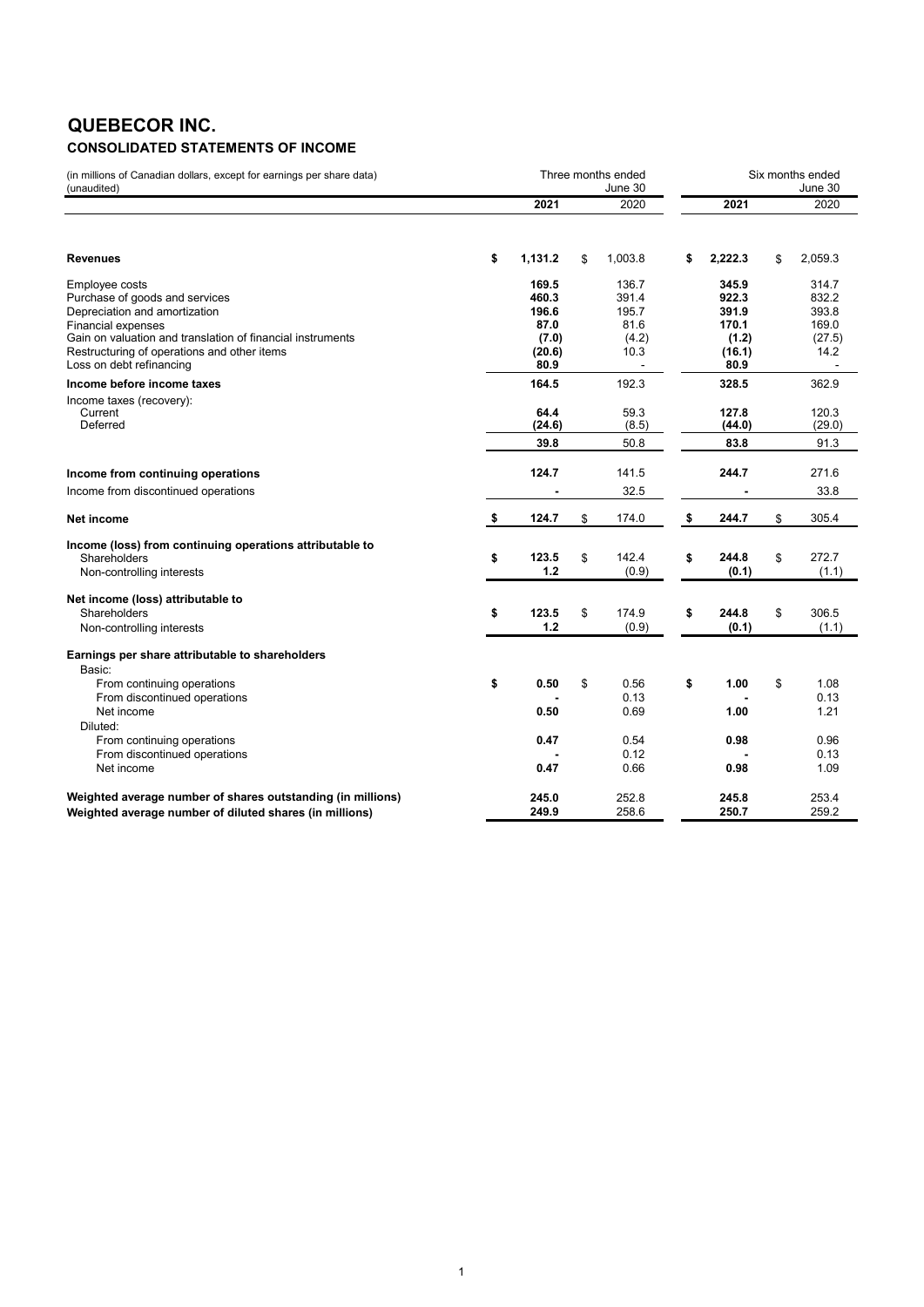# **QUEBECOR INC.**

# **CONSOLIDATED STATEMENTS OF COMPREHENSIVE INCOME**

| (in millions of Canadian dollars)<br>(unaudited)                          | Three months ended<br>June 30 |    |                |                    | Six months ended<br>June 30 |
|---------------------------------------------------------------------------|-------------------------------|----|----------------|--------------------|-----------------------------|
|                                                                           | 2021                          |    | 2020           | 2021               | 2020                        |
| Income from continuing operations                                         | \$<br>124.7                   | \$ | 141.5          | \$<br>244.7        | \$<br>271.6                 |
| Other comprehensive (loss) income from continuing operations:             |                               |    |                |                    |                             |
| Items that may be reclassified to income:                                 |                               |    |                |                    |                             |
| Cash flow hedges:                                                         |                               |    |                |                    |                             |
| (Loss) gain on valuation of derivative financial instruments              | (1.6)                         |    | (19.0)         | (4.2)              | 43.9                        |
| Deferred income taxes<br>Items that will not be reclassified to income:   | 2.9                           |    | 6.4            | 4.8                | (8.6)                       |
| Defined benefit plans:                                                    |                               |    |                |                    |                             |
| Re-measurement (loss) gain                                                | (2.5)                         |    | (62.0)         | 174.5              | (62.0)                      |
| Deferred income taxes                                                     | 0.5                           |    | 16.0           | (46.4)             | 16.0                        |
| Reclassification to income:                                               |                               |    |                |                    |                             |
| Gain related to cash flow hedges<br>Deferred income taxes                 | (1.0)<br>0.6                  |    |                | (1.0)<br>0.6       |                             |
|                                                                           | (1.1)                         |    | (58.6)         | 128.3              | (10.7)                      |
| Comprehensive income from continuing operations                           | 123.6                         |    | 82.9           | 373.0              | 260.9                       |
| Income from discontinued operations                                       |                               |    | 32.5           |                    | 33.8                        |
| <b>Comprehensive income</b>                                               | \$<br>123.6                   | \$ | 115.4          | \$<br>373.0        | \$<br>294.7                 |
| Comprehensive income (loss) from continuing operations<br>attributable to |                               |    |                |                    |                             |
| Shareholders                                                              | \$<br>120.8                   | \$ | 87.3           | \$<br>364.7        | \$<br>265.5                 |
| Non-controlling interests                                                 | 2.8                           |    | (4.4)          | 8.3                | (4.6)                       |
| Comprehensive income (loss) attributable to                               |                               |    |                |                    |                             |
| Shareholders                                                              | \$<br>120.8<br>2.8            | \$ | 119.8<br>(4.4) | \$<br>364.7<br>8.3 | \$<br>299.3<br>(4.6)        |
| Non-controlling interests                                                 |                               |    |                |                    |                             |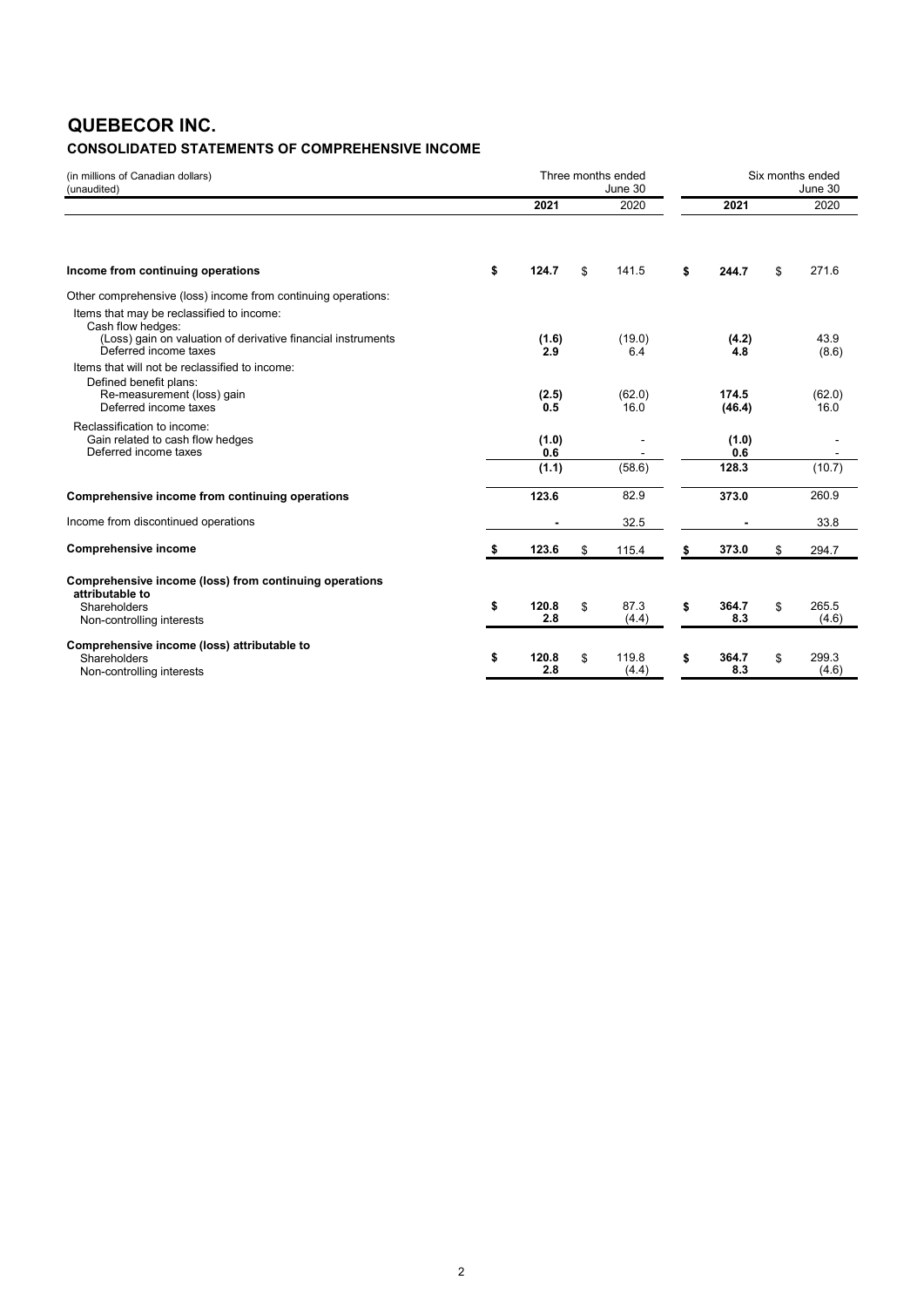# **QUEBECOR INC. SEGMENTED INFORMATION**

(in millions of Canadian dollars) (unaudited)

|                                                                                                                                                                                                     |                         |               |                                            |                                          | Three months ended June 30, 2021 |                                          |  |
|-----------------------------------------------------------------------------------------------------------------------------------------------------------------------------------------------------|-------------------------|---------------|--------------------------------------------|------------------------------------------|----------------------------------|------------------------------------------|--|
|                                                                                                                                                                                                     | Telecommuni-<br>cations | Media         | <b>Sports</b><br>and<br>Enter-<br>tainment | Head<br>office<br>and Inter-<br>segments |                                  | Total                                    |  |
| Revenues                                                                                                                                                                                            | \$<br>928.4             | \$<br>198.2   | \$<br>33.5                                 | \$<br>(28.9)                             | \$                               | 1,131.2                                  |  |
| Employee costs<br>Purchase of goods and services                                                                                                                                                    | 101.7<br>345.2          | 55.9<br>125.6 | 7.1<br>23.3                                | 4.8<br>(33.8)                            |                                  | 169.5<br>460.3                           |  |
| Adjusted EBITDA <sup>1</sup>                                                                                                                                                                        | 481.5                   | 16.7          | 3.1                                        | 0.1                                      |                                  | 501.4                                    |  |
| Depreciation and amortization<br><b>Financial expenses</b><br>Gain on valuation and translation of financial instruments<br>Restructuring of operations and other items<br>Loss on debt refinancing |                         |               |                                            |                                          |                                  | 196.6<br>87.0<br>(7.0)<br>(20.6)<br>80.9 |  |
| Income before income taxes                                                                                                                                                                          |                         |               |                                            |                                          | \$                               | 164.5                                    |  |
| Cash flows used for:<br>Additions to property, plant and equipment                                                                                                                                  | \$<br>101.3             | \$<br>3.3     | \$                                         | \$<br>0.9                                | \$                               | 105.5                                    |  |
| Additions to intangible assets                                                                                                                                                                      | 42.1                    | 7.1           | 0.6                                        | 0.6                                      |                                  | 50.4                                     |  |

#### Three months ended June 30, 2020

|                                                                                                                                                                         | Telecommuni-<br>cations | Media        | Sports<br>and<br>Enter-<br>tainment | Head<br>office<br>and Inter-<br>segments | Total                          |
|-------------------------------------------------------------------------------------------------------------------------------------------------------------------------|-------------------------|--------------|-------------------------------------|------------------------------------------|--------------------------------|
| Revenues                                                                                                                                                                | \$<br>869.1             | \$<br>132.7  | \$<br>25.9                          | \$<br>(23.9)                             | \$<br>1,003.8                  |
| Employee costs<br>Purchase of goods and services                                                                                                                        | 100.7<br>304.8          | 26.2<br>98.9 | 4.1<br>19.0                         | 5.7<br>(31.3)                            | 136.7<br>391.4                 |
| Adjusted EBITDA <sup>1</sup>                                                                                                                                            | 463.6                   | 7.6          | 2.8                                 | 1.7                                      | 475.7                          |
| Depreciation and amortization<br><b>Financial expenses</b><br>Gain on valuation and translation of financial instruments<br>Restructuring of operations and other items |                         |              |                                     |                                          | 195.7<br>81.6<br>(4.2)<br>10.3 |
| Income before income taxes                                                                                                                                              |                         |              |                                     |                                          | \$<br>192.3                    |
| Cash flows used for:<br>Additions to property, plant and equipment                                                                                                      | \$<br>104.8             | \$<br>1.6    | \$<br>$\overline{\phantom{0}}$      | \$<br>0.3                                | \$<br>106.7                    |
| Additions to intangible assets                                                                                                                                          | 41.0                    | 6.2          | 0.7                                 | 0.1                                      | 48.0                           |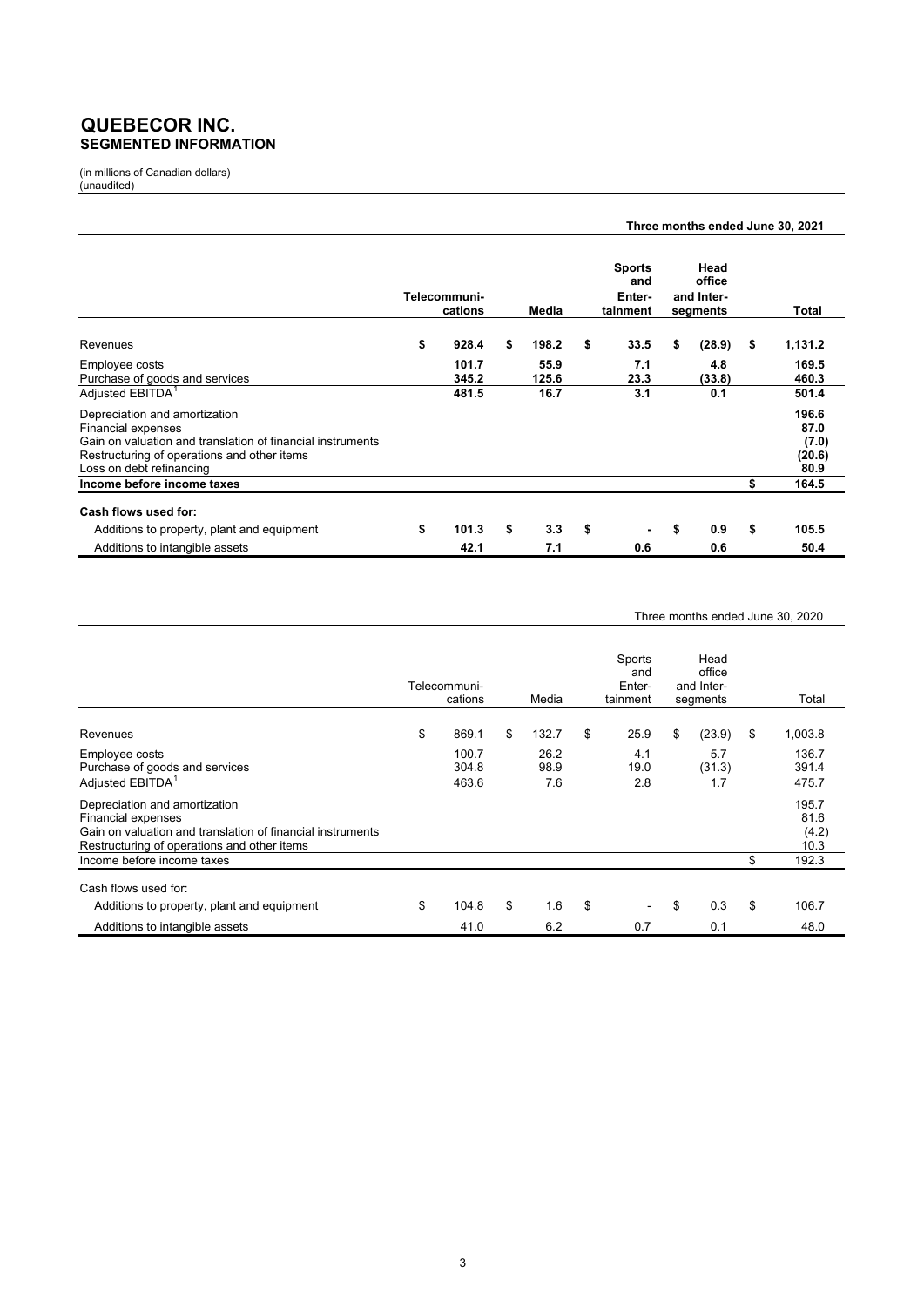# **QUEBECOR INC. SEGMENTED INFORMATION (continued)**

(in millions of Canadian dollars) (unaudited)

|                                                                                                                                                                                                     |                         |                |                                            |                                          | Six months ended June 30, 2021            |
|-----------------------------------------------------------------------------------------------------------------------------------------------------------------------------------------------------|-------------------------|----------------|--------------------------------------------|------------------------------------------|-------------------------------------------|
|                                                                                                                                                                                                     | Telecommuni-<br>cations | Media          | <b>Sports</b><br>and<br>Enter-<br>tainment | Head<br>office<br>and Inter-<br>segments | Total                                     |
| Revenues                                                                                                                                                                                            | \$<br>1,842.4           | \$<br>373.0    | \$<br>64.7                                 | \$<br>(57.8)                             | \$<br>2,222.3                             |
| Employee costs<br>Purchase of goods and services                                                                                                                                                    | 206.2<br>703.8          | 111.0<br>244.0 | 14.6<br>44.9                               | 14.1<br>(70.4)                           | 345.9<br>922.3                            |
| Adjusted EBITDA <sup>1</sup>                                                                                                                                                                        | 932.4                   | 18.0           | 5.2                                        | (1.5)                                    | 954.1                                     |
| Depreciation and amortization<br><b>Financial expenses</b><br>Gain on valuation and translation of financial instruments<br>Restructuring of operations and other items<br>Loss on debt refinancing |                         |                |                                            |                                          | 391.9<br>170.1<br>(1.2)<br>(16.1)<br>80.9 |
| Income before income taxes                                                                                                                                                                          |                         |                |                                            |                                          | \$<br>328.5                               |
| Cash flows used for:                                                                                                                                                                                |                         |                |                                            |                                          |                                           |
| Additions to property, plant and equipment                                                                                                                                                          | \$<br>208.9             | \$<br>7.1      | \$<br>0.1                                  | \$<br>1.2                                | \$<br>217.3                               |
| Additions to intangible assets                                                                                                                                                                      | 93.4                    | 13.2           | 1.5                                        | 1.1                                      | 109.2                                     |

#### Six months ended June 30, 2020

|                                                                                                                                                                         | Telecommuni-<br>cations | Media         | Sports<br>and<br>Enter-<br>tainment | Head<br>office<br>and Inter-<br>segments | Total                            |
|-------------------------------------------------------------------------------------------------------------------------------------------------------------------------|-------------------------|---------------|-------------------------------------|------------------------------------------|----------------------------------|
| Revenues                                                                                                                                                                | \$<br>1,743.8           | \$<br>307.5   | \$<br>60.7                          | \$<br>(52.7)                             | \$<br>2,059.3                    |
| Employee costs<br>Purchase of goods and services                                                                                                                        | 203.6<br>641.1          | 85.9<br>209.9 | 14.1<br>47.6                        | 11.1<br>(66.4)                           | 314.7<br>832.2                   |
| Adjusted EBITDA <sup>1</sup>                                                                                                                                            | 899.1                   | 11.7          | (1.0)                               | 2.6                                      | 912.4                            |
| Depreciation and amortization<br><b>Financial expenses</b><br>Gain on valuation and translation of financial instruments<br>Restructuring of operations and other items |                         |               |                                     |                                          | 393.8<br>169.0<br>(27.5)<br>14.2 |
| Income before income taxes                                                                                                                                              |                         |               |                                     |                                          | \$<br>362.9                      |
| Cash flows used for:                                                                                                                                                    |                         |               |                                     |                                          |                                  |
| Additions to property, plant and equipment                                                                                                                              | \$<br>178.4             | \$<br>7.8     | \$<br>0.1                           | \$<br>0.4                                | \$<br>186.7                      |
| Additions to intangible assets                                                                                                                                          | 136.1                   | 13.1          | 1.5                                 | 0.1                                      | 150.8                            |

 $^{\rm 1}$  The Chief Executive Officer uses adjusted EBITDA as the measure of profit to assess the performance of each segment. Adjusted EBITDA is referred as a non-IFRS measure and is defined as net income before depreciation and amortization, financial expenses, gain on valuation and translation of financial instruments, restructuring of operations and other items, loss on debt refinancing, income taxes and income from discontinued operations.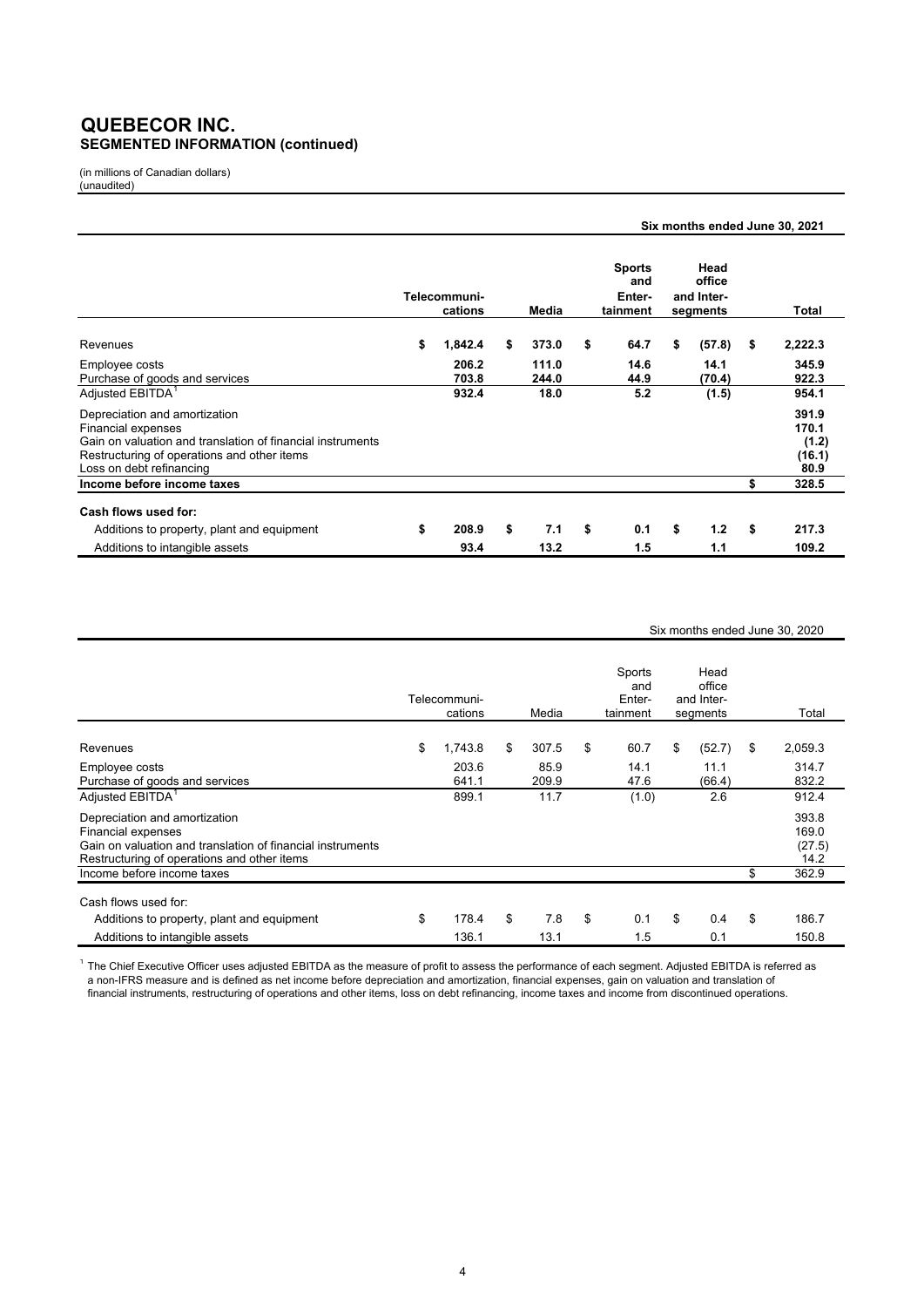# **QUEBECOR INC. CONSOLIDATED STATEMENTS OF EQUITY**

(in millions of Canadian dollars) (unaudited)

|                                   |         | Equity attributable to shareholders |                                 |      |    |                                          |    |                                                        |    | Equity                                              |                 |
|-----------------------------------|---------|-------------------------------------|---------------------------------|------|----|------------------------------------------|----|--------------------------------------------------------|----|-----------------------------------------------------|-----------------|
|                                   | Capital |                                     | Contributed<br>surplus<br>stock |      |    | <b>Retained</b><br>earnings<br>(deficit) |    | <b>Accumulated</b><br>other com-<br>prehensive<br>loss |    | attributable<br>to non-<br>controlling<br>interests | Total<br>equity |
|                                   |         |                                     |                                 |      |    |                                          |    |                                                        |    |                                                     |                 |
| Balance as of December 31, 2019   | \$      | 1,055.9                             | \$                              | 17.4 | \$ | (31.7)                                   | \$ | (64.1)                                                 | \$ | 94.6                                                | \$<br>1,072.1   |
| Net income (loss)                 |         |                                     |                                 |      |    | 306.5                                    |    |                                                        |    | (1.1)                                               | 305.4           |
| Other comprehensive loss          |         |                                     |                                 |      |    |                                          |    | (7.2)                                                  |    | (3.5)                                               | (10.7)          |
| <b>Dividends</b>                  |         |                                     |                                 |      |    | (101.2)                                  |    |                                                        |    | (0.2)                                               | (101.4)         |
| Repurchase of Class B Shares      |         | (18.6)                              |                                 |      |    | (77.0)                                   |    |                                                        |    |                                                     | (95.6)          |
| Balance as of June 30, 2020       |         | 1,037.3                             |                                 | 17.4 |    | 96.6                                     |    | (71.3)                                                 |    | 89.8                                                | 1,169.8         |
| Net income                        |         |                                     |                                 |      |    | 300.7                                    |    |                                                        |    | 11.3                                                | 312.0           |
| Other comprehensive (loss) income |         |                                     |                                 |      |    |                                          |    | (62.6)                                                 |    | 0.4                                                 | (62.2)          |
| <b>Dividends</b>                  |         |                                     |                                 |      |    | (99.9)                                   |    |                                                        |    |                                                     | (99.9)          |
| Repurchase of Class B Shares      |         | (19.5)                              |                                 |      |    | (86.1)                                   |    |                                                        |    | $\overline{\phantom{0}}$                            | (105.6)         |
| Balance as of December 31, 2020   |         | 1,017.8                             |                                 | 17.4 |    | 211.3                                    |    | (133.9)                                                |    | 101.5                                               | 1,214.1         |
| Net income (loss)                 |         |                                     |                                 |      |    | 244.8                                    |    |                                                        |    | (0.1)                                               | 244.7           |
| Other comprehensive income        |         |                                     |                                 |      |    |                                          |    | 119.9                                                  |    | 8.4                                                 | 128.3           |
| <b>Dividends</b>                  |         |                                     |                                 |      |    | (135.0)                                  |    |                                                        |    | (0.1)                                               | (135.1)         |
| Repurchase of Class B Shares      |         | (24.0)                              |                                 |      |    | (107.5)                                  |    |                                                        |    |                                                     | (131.5)         |
| Balance as of June 30, 2021       | \$      | 993.8                               | \$                              | 17.4 | \$ | 213.6                                    | \$ | (14.0)                                                 | \$ | 109.7                                               | \$<br>1,320.5   |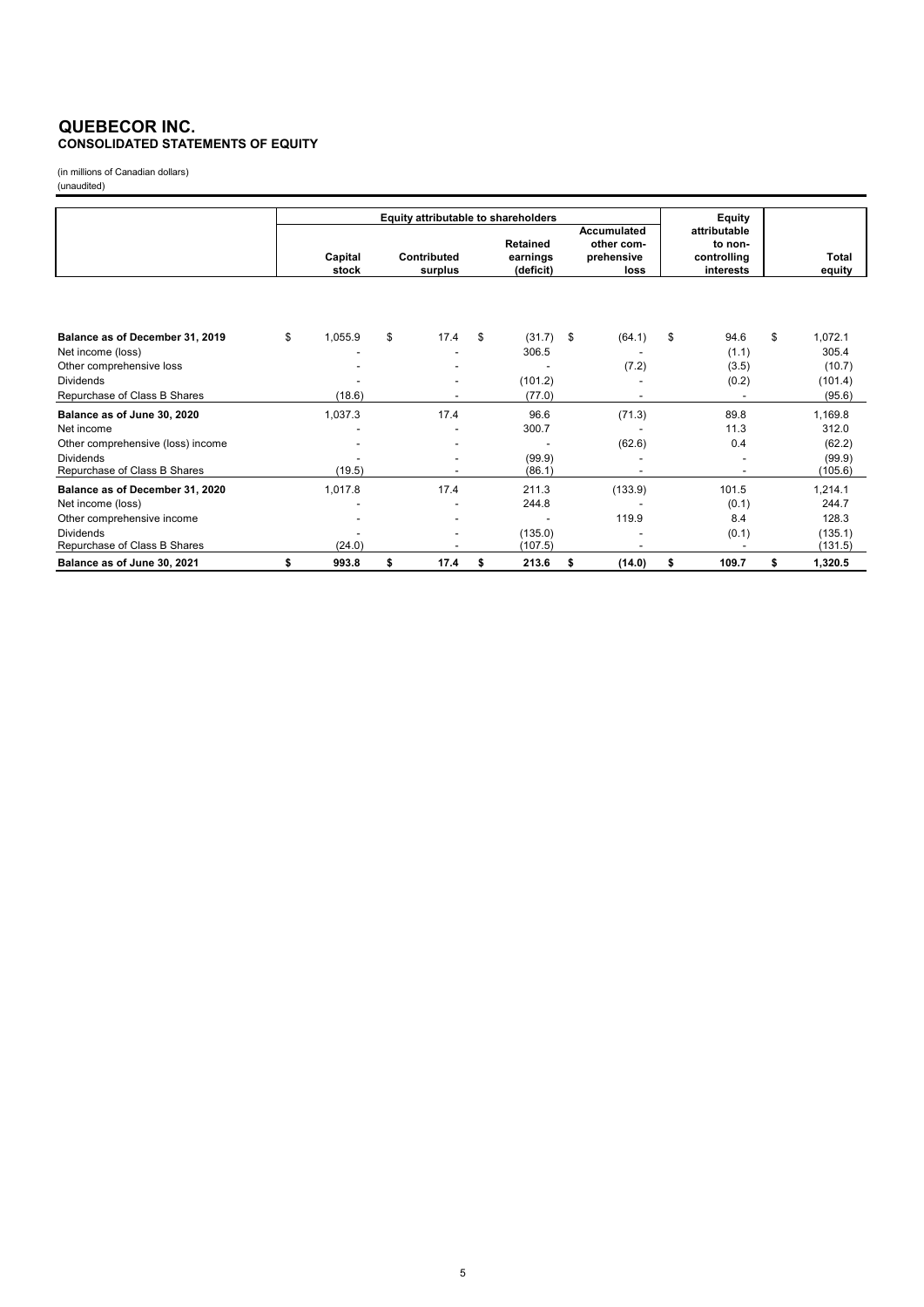# **QUEBECOR INC.**

# **CONSOLIDATED STATEMENTS OF CASH FLOWS**

| (in millions of Canadian dollars)<br>(unaudited)                 |               | Three months ended<br>June 30 |               | Six months ended<br>June 30 |              |  |
|------------------------------------------------------------------|---------------|-------------------------------|---------------|-----------------------------|--------------|--|
|                                                                  | 2021          | 2020                          | 2021          |                             | 2020         |  |
|                                                                  |               |                               |               |                             |              |  |
| Cash flows related to operating activities                       |               |                               |               |                             |              |  |
| Income from continuing operations                                | \$<br>124.7   | \$<br>141.5                   | \$<br>244.7   | \$                          | 271.6        |  |
| Adjustments for:                                                 |               |                               |               |                             |              |  |
| Depreciation of property, plant and equipment                    | 145.8         | 152.7                         | 292.0         |                             | 305.8        |  |
| Amortization of intangible assets                                | 40.6<br>10.2  | 34.3<br>8.7                   | 79.5<br>20.4  |                             | 70.2<br>17.8 |  |
| Amortization of right-of-use assets                              |               |                               |               |                             |              |  |
| Gain on valuation and translation of financial instruments       | (7.0)         | (4.2)                         | (1.2)         |                             | (27.5)       |  |
| Gain on disposal of other assets                                 | (19.5)        | (0.3)                         | (19.0)        |                             | (0.2)        |  |
| Impairment of assets                                             |               |                               | 0.8           |                             |              |  |
| Loss on debt refinancing                                         | 80.9          | $\overline{a}$                | 80.9          |                             |              |  |
| Amortization of financing costs                                  | 2.2           | 2.1                           | 4.4           |                             | 4.1          |  |
| Deferred income taxes                                            | (24.6)        | (8.5)                         | (44.0)        |                             | (29.0)       |  |
| Other                                                            | (0.3)         | (2.1)                         | (0.7)         |                             | 0.4          |  |
|                                                                  | 353.0         | 324.2                         | 657.8         |                             | 613.2        |  |
| Net change in non-cash balances related to operating activities  | (123.3)       | 69.3                          | (166.5)       |                             | 101.9        |  |
| Cash flows provided by continuing operating activities           | 229.7         | 393.5                         | 491.3         |                             | 715.1        |  |
| Cash flows related to investing activities                       |               |                               |               |                             |              |  |
| <b>Business acquisitions</b>                                     | (6.7)         | (10.8)                        | (21.8)        |                             | (10.8)       |  |
| Additions to property, plant and equipment                       | (105.5)       | (106.7)                       | (217.3)       |                             | (186.7)      |  |
| Additions to intangible assets                                   | (50.4)        | (48.0)                        | (109.2)       |                             | (150.8)      |  |
| Proceeds from disposals of assets                                | 3.0           | 0.7                           | 3.1           |                             | 2.2          |  |
| Other                                                            | (7.2)         | (2.3)                         | (8.0)         |                             | (2.9)        |  |
| Cash flows used in continuing investing activities               | (166.8)       | (167.1)                       | (353.2)       |                             | (349.0)      |  |
| Cash flows related to financing activities                       |               |                               |               |                             |              |  |
|                                                                  |               |                               |               |                             |              |  |
| Net change in bank indebtedness                                  | 2.3<br>25.9   | 4.0                           | 3.9           |                             | (8.8)        |  |
| Net change under revolving facilities                            |               | (82.3)                        | 22.8          |                             | (135.2)      |  |
| Issuance of long-term debt, net of financing costs               | 1,342.8       |                               | 1,986.8       |                             |              |  |
| Repayment of long-term debt                                      | (0.2)         | (0.3)                         | (0.6)         |                             | (0.6)        |  |
| Repayment of lease liabilities                                   | (10.8)        | (10.9)                        | (21.0)        |                             | (20.5)       |  |
| Settlement of hedging contracts                                  | (0.8)         | (0.8)                         | (0.8)         |                             | (0.8)        |  |
| Repurchase of Class B Shares                                     | (47.1)        | (61.5)                        | (131.5)       |                             | (95.6)       |  |
| <b>Dividends</b>                                                 | (135.0)       | (101.2)                       | (135.0)       |                             | (101.2)      |  |
| Dividends paid to non-controlling interests                      |               |                               | (0.1)         |                             | (0.2)        |  |
| Cash flows provided by (used in) continuing financing activities | 1,177.1       | (253.0)                       | 1,724.5       |                             | (362.9)      |  |
| Cash flows provided by (used in) continuing operations           | 1,240.0       | (26.6)                        | 1,862.6       |                             | 3.2          |  |
| Cash flows provided by discontinued operations                   |               | 7.8                           |               |                             | 7.8          |  |
| Cash and cash equivalents at beginning of period                 | 759.3         | 43.8                          | 136.7         |                             | 14.0         |  |
| Cash and cash equivalents at end of period                       | \$<br>1,999.3 | \$<br>25.0                    | \$<br>1,999.3 | \$                          | 25.0         |  |
| Cash and cash equivalents consist of                             |               |                               |               |                             |              |  |
| Cash                                                             | \$<br>1,998.5 | \$<br>20.3                    | \$<br>1,998.5 | \$                          | 20.3         |  |
| Cash equivalents                                                 | 0.8           | 4.7                           | 0.8           |                             | 4.7          |  |
|                                                                  | 1,999.3       | \$<br>25.0                    | \$<br>1,999.3 | \$                          | 25.0         |  |
|                                                                  |               |                               |               |                             |              |  |
| Interest and taxes reflected as operating activities             |               |                               |               |                             |              |  |
| Cash interest payments                                           | \$<br>117.5   | \$<br>118.3                   | \$<br>156.1   | \$                          | 157.2        |  |
| Cash income tax payments (net of refunds)                        | 54.3          | (0.1)                         | 167.1         |                             | 22.9         |  |